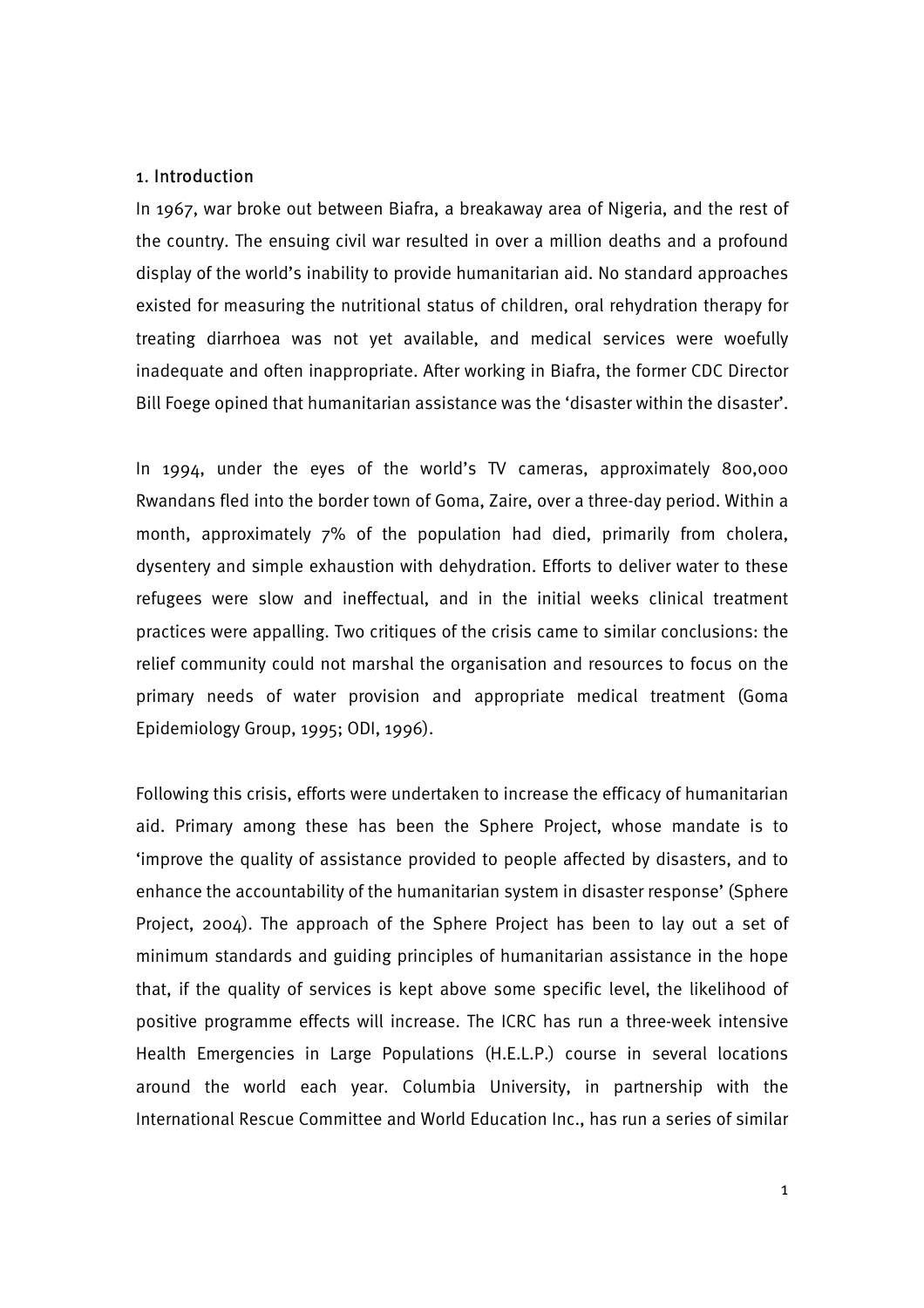two-week courses. Likewise, the Sphere Project, UNICEF, the University of Wisconsin, and the group RedR, have all established courses which have each trained hundreds of field practitioners in various aspects of humanitarian assistance. Most of these efforts were designed to increase the sophistication or technical skills of humanitarian aid workers in the hopes of improving the level of relief programmes.

A separate set of efforts has resulted in attempts to standardise the way that programmes are evaluated. Most prominent among these is the SMART Project, which is funded by the Canadian aid agency CIDA and USAID. CIDA emergency programming has based funding of projects on the cost-effectiveness estimates of received proposals. Within the Food and Health-Related Programmes section of Humanitarian Assistance within CIDA, officers attempt to only fund projects which will result in a death averted for every \$300 US spent. Starting in 2004, the USAID Office of Foreign Disaster Assistance (OFDA) will require all emergency health programmes to produce improvements in nutritional status or reductions in the affected population's mortality rate. These efforts by CIDA and OFDA require aid agencies to be able to estimate the nutritional status and mortality rates in those populations served. The SMART Project is an attempt to develop a standardised approach and a guiding template for measuring the nutritional status and crude mortality rate within a population.

All of the aforementioned efforts since Goma have shared a set of common assumptions. They all assume that humanitarian aid plays a positive role in the health of those served. They all assume that a set of skills and techniques exists which, if properly employed, would reduce the suffering of those affected by emergency conditions. To some extent, all of these efforts are, or can be, used to advocate for the existing humanitarian relief system.

This report attempts to develop a framework for assessing the influence of humanitarian aid on the health of those targeted as the beneficiaries of this aid. This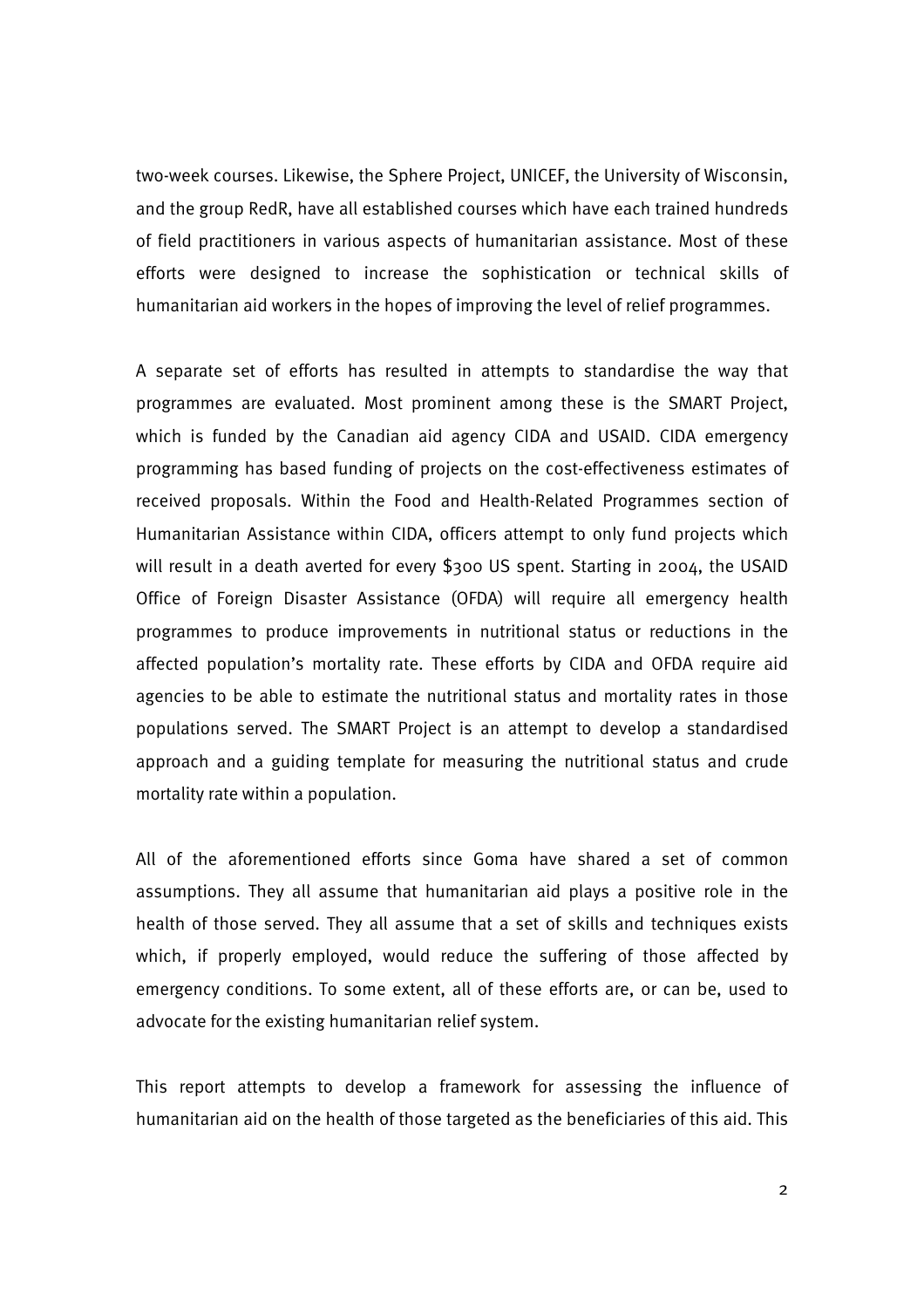opens up the possibility that aid could have a negative impact on the health of the beneficiaries, and attempts to view aid as something that happens to people affected by natural disasters and war. It is hoped that, by taking an advocacy-free approach, this paper will facilitate relief workers' ability to serve their clients.

## Box 1: Some definitions

Health impact: The health impact of a project is defined as the change in the primary health objective measure that occurred because of a project's implementation. Because variations in health measures occur over time, a change in the primary health objective measure concurrent with the project's implementation cannot be assumed to be the result of the project without additional supportive evidence.

Health consequences: The health consequences of a project are the sum of all of the health-related influences, intended and unintended, of that project.

Indicator: An indicator is a qualitative or a quantitative measure designated to reflect some process associated with a desired outcome. An indicator may be a measure of an outcome of interest, or it may be a measure of some activity which is believed to be linked to the outcome.

Process indicator: An indicator that measures a level of activity, knowledge, or material action, but that is not itself a measure of health status.

Rate: A rate is considered in this paper to be a number of events occurring per unit population per unit time.

Point estimate: A point estimate is the calculated rate or number from the data available, without regard for the precision of the estimate. Usually, point estimates are presented with a corresponding range of uncertainty.

## 2. A theoretical model for measuring project impact

Four general considerations are proposed for evaluating the impact of humanitarian health-promoting projects: the match of the societal level of the project and the level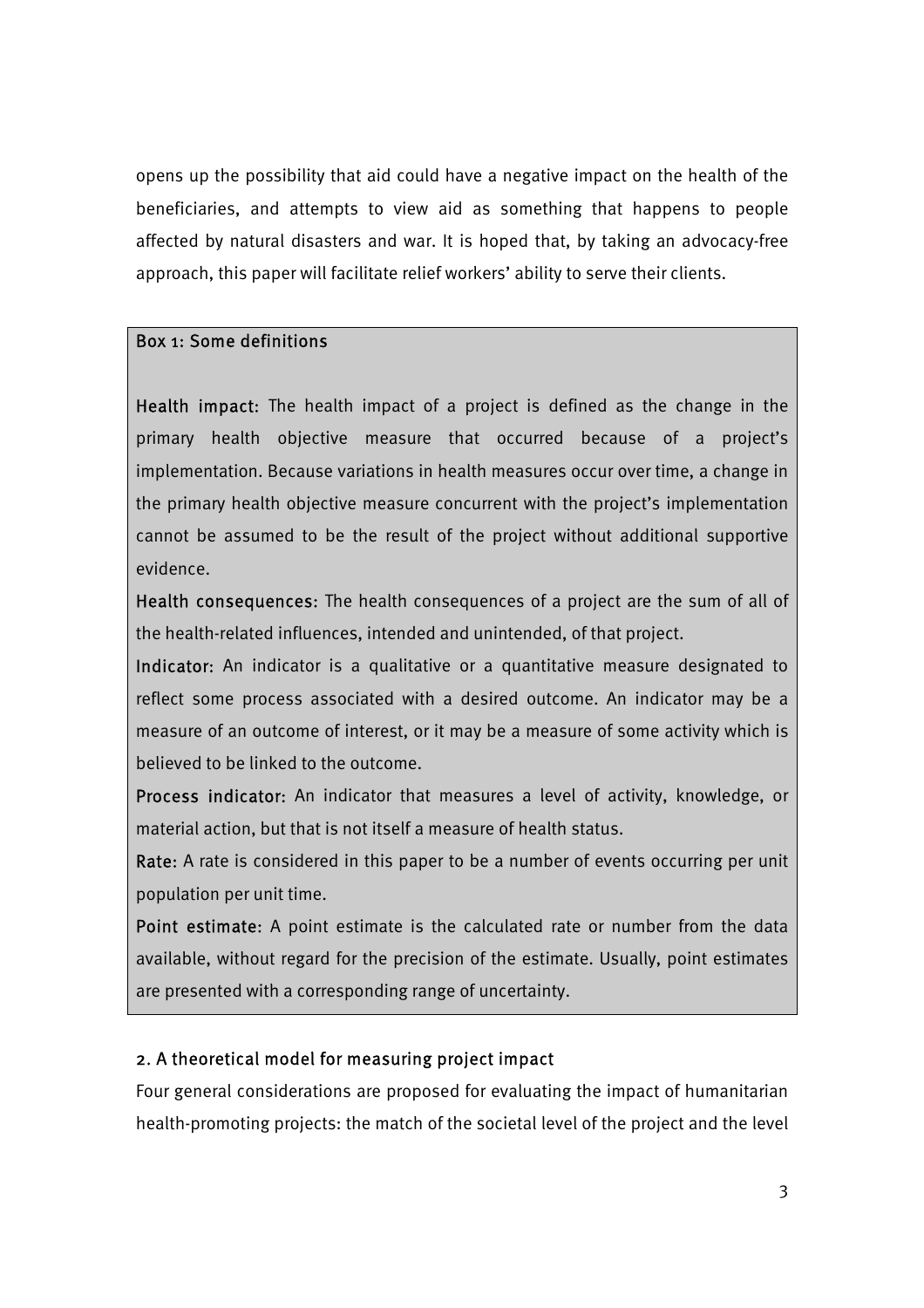of the observed impact; the strength of causation between the intervention and the change in health status; the validity of a baseline of comparison; and the validity of the indicator employed. Each of these considerations is described below, followed by a schematic model for evaluating the health impact of a humanitarian aid project.

## 2.1 Project level

In general, programmes designed to influence the health of a population in need focus on one of three societal levels: the individual or patient, the household, or the entire community.

Examples of programmes focused on the individual include: virtually all curative programmes, most counselling programmes, immunisations, targeted supplementary and therapeutic feeding, literacy programmes, and health education programmes designed to change the trainees' attitudes and behaviour. Most medical efforts are focused on individuals.

Examples of programmes focused on the household include: latrine construction and water provision, some fly and mosquito control efforts, health education designed to influence household dynamics or caretaking practices for children, most income generation and food self-sufficiency programmes, and housing and shelter programmes.

Examples of programmes that benefit communities include many public health initiatives, such as: educational activities aimed at preventing individuals from harming others (promoting latrine use, condom promotion among those who are HIVpositive, food vendor hygiene), activities that occur in the collective areas of the community, such as controlling mosquito breeding sites and drainage, outbreak prevention measures and health information systems.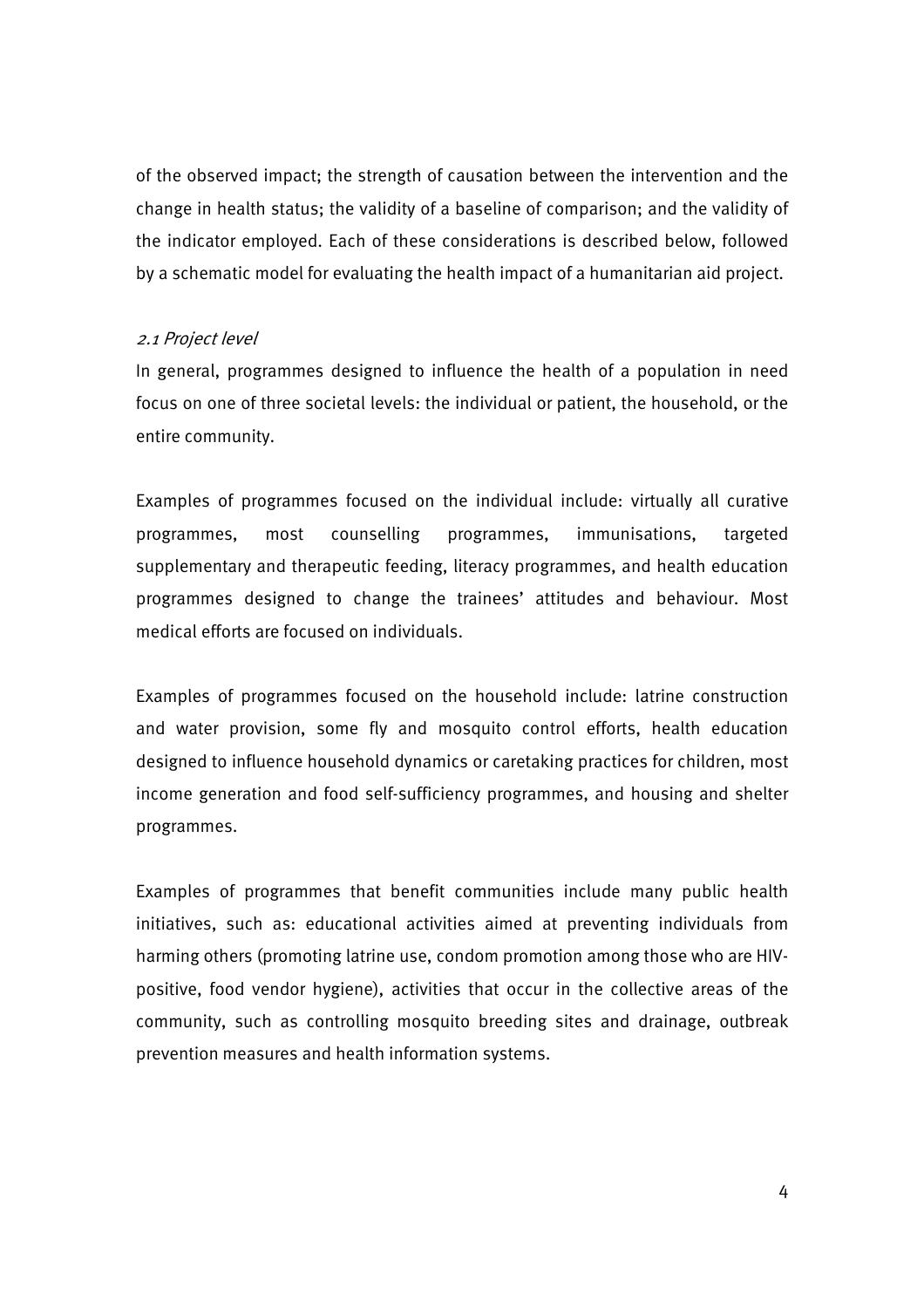While some programmes, such as immunisations and HIV or STD treatment and prevention, might be providing individual and community benefits, all specific measurable objectives should match the societal level where the desired outcome is expected. For an aid programme to claim to have produced a benefit, either the levels of programme implementation and evaluation need to be the same, or some clear logic needs to be presented to explain why the level of benefit is different from the level of the intervention.

### 2.2 Criteria of causation

Over time, a great deal of debate has arisen over what epidemiological evidence constitutes proof that some exposure or input produced an effect versus what evidence simply implied an association. This distinction can be more than academic as was seen over three decades of debate regarding the effects of smoking on health. Sir Austin Bradford Hill put forward criteria for attempting to ascribe causation between an exposure and a health outcome (www.dsru.org/publications/DRSU\_143.html, accessed 14/1/2004). These criteria are so widely utilised that some introductory textbooks simply refer to them as the epidemiological criteria of causation (Mausner and Kramer, 1985). While Hill's main motive was to attribute the causation of a disease to exposure of a chemical or biological agent, the logic of these criteria also apply to assessing the positive effects of favourable exposure, such as health programmes.

Hill said that all of the following conditions can contribute to the argument that an exposure induces a health consequence:

- 1. The greater the strength of the association, the more likely it is that it is causative.
- 2. There is a dose-response relationship between the exposure and the health outcome.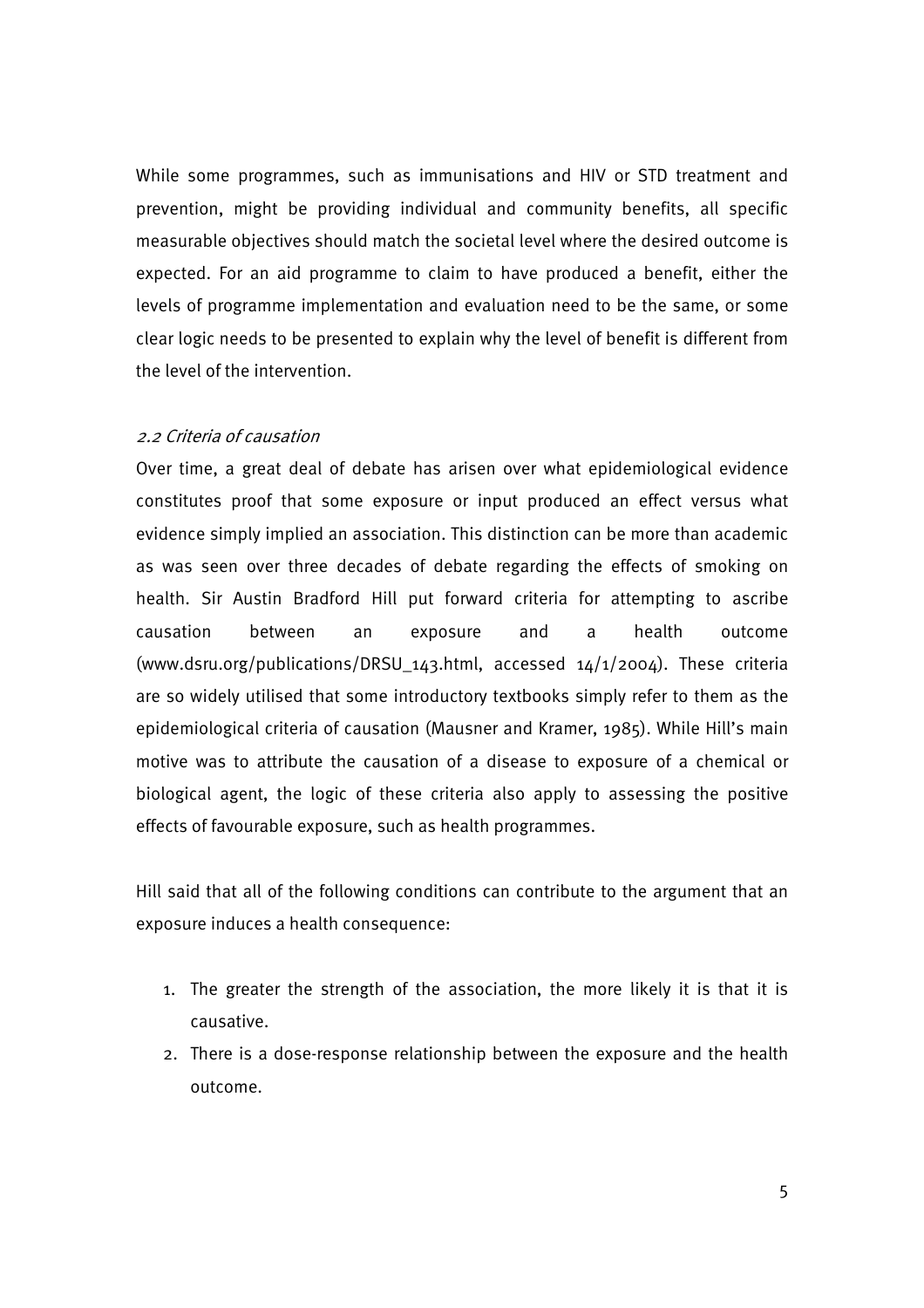- 3. Exposure consistently induces the health consequence in different settings at different times.
- 4. The exposure occurs before the health outcome.
- 5. There is a biologically plausible explanation for the exposure resulting in the health outcome.
- 6. There are no more plausible explanations for the health outcome.
- 7. Experimental results add particular weight to the evidence.

For virtually all cause and effect health relationships, some of these criteria will not apply. For example, not everyone exposed to a pathogen becomes ill and most people who smoke never develop lung cancer. Nonetheless, having several of these criteria met greatly strengthens the argument that some intervention influenced the health status of a programme. For a programme to be shown to have an impact, criteria 4, 5 and 6 should always be met. Of particular concern to programme evaluation is the issue of biological plausibility and the amount of service provided. Programmes need to be evaluated with particular regard to the likelihood that the level of inputs provided could plausibly result in the outcome reported. That is, the number of clinic visits, or the amount of food provided per child, need to be sufficient to induce the health effects observed.

Few experimental trials with randomised allocations of services have ever been conducted in emergency or refugee situations (Roberts et al., 2001; Tomashek et al., 2001). For medical and public practices that have been well studied in nonemergency situations (e.g. virtually all standard treatment protocols), there is little reason to question the logic of the intervention, and evaluations tend to focus on the relative success of implementation. For programmes that are designed specifically for the unique circumstances, the best evaluations tend to be observational in nature, that is comparing the haves with the have-nots. Some researchers have argued that observational studies are susceptible to bias, and can be relatively misleading (Loannidis et al., 2001).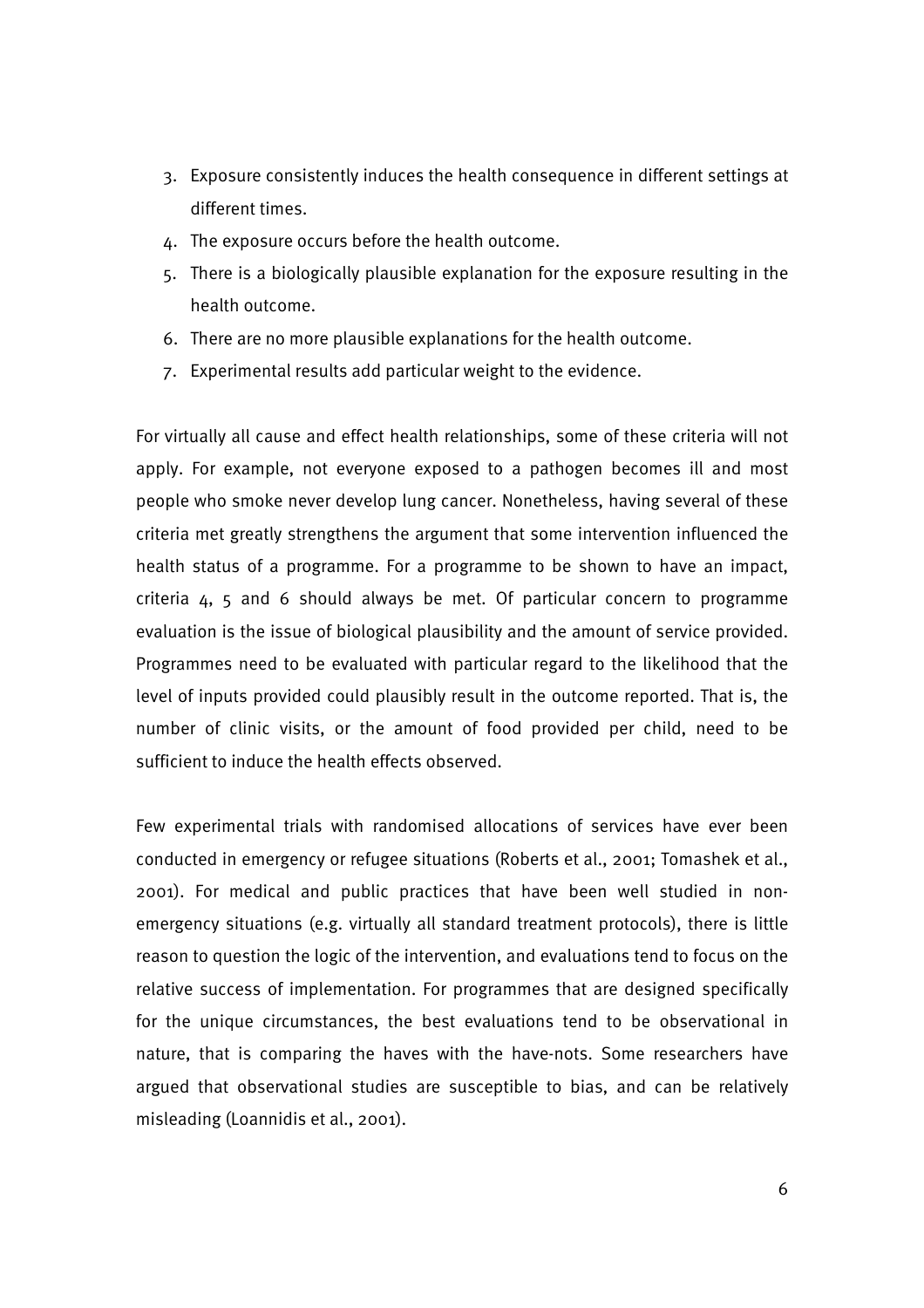These criteria of causation can be applied to populations and programmes as readily as Hill applied them to specific disease agents. For interventions with a vast literature documenting the attributable benefits (e.g. measles vaccination or Vitamin A supplements), the need to show 'proof' that the intervention produced a health benefit may be small, but for many other emergency interventions (e.g. HIV prevention through educational efforts or health benefits from shelter) there may be little or no evidence that such programmes produce any health benefits, making the importance of documenting any benefits great. Most humanitarian programmatic efforts fall somewhere in between, employing types of programmes that have produced documented benefits in other settings, have failed in some settings, and may or may not be producing benefits in the setting at hand. Illustrative examples of how Hill's criteria of causation can be applied to evaluate programmes will be presented in the next section.

### 2.3 Validity of the baseline of evaluation

It is exceedingly difficult to show that a humanitarian programme has had an impact without knowing the rate at which something was occurring before the intervention began and after the intervention was implemented. A comparable population that lacks the specific intervention of interest can sometimes be used as a proxy to determine what happens in the absence of the intervention. Likewise, when people are arriving in a new location or are returning home, it is often impossible to determine the baseline before their arrival. In those cases, established norms can be applied as an assumed baseline or as a threshold above or below which the indicator should not fall. Programmes lacking in a baseline rate or a comparison group, which keep mortality low or keep water and food provision high, can rightly claim success, but they can never quantify the impact of their efforts.

Baseline information should ideally be collected in the same way as the final evaluation data will be collected. Programmes should be evaluated on the level of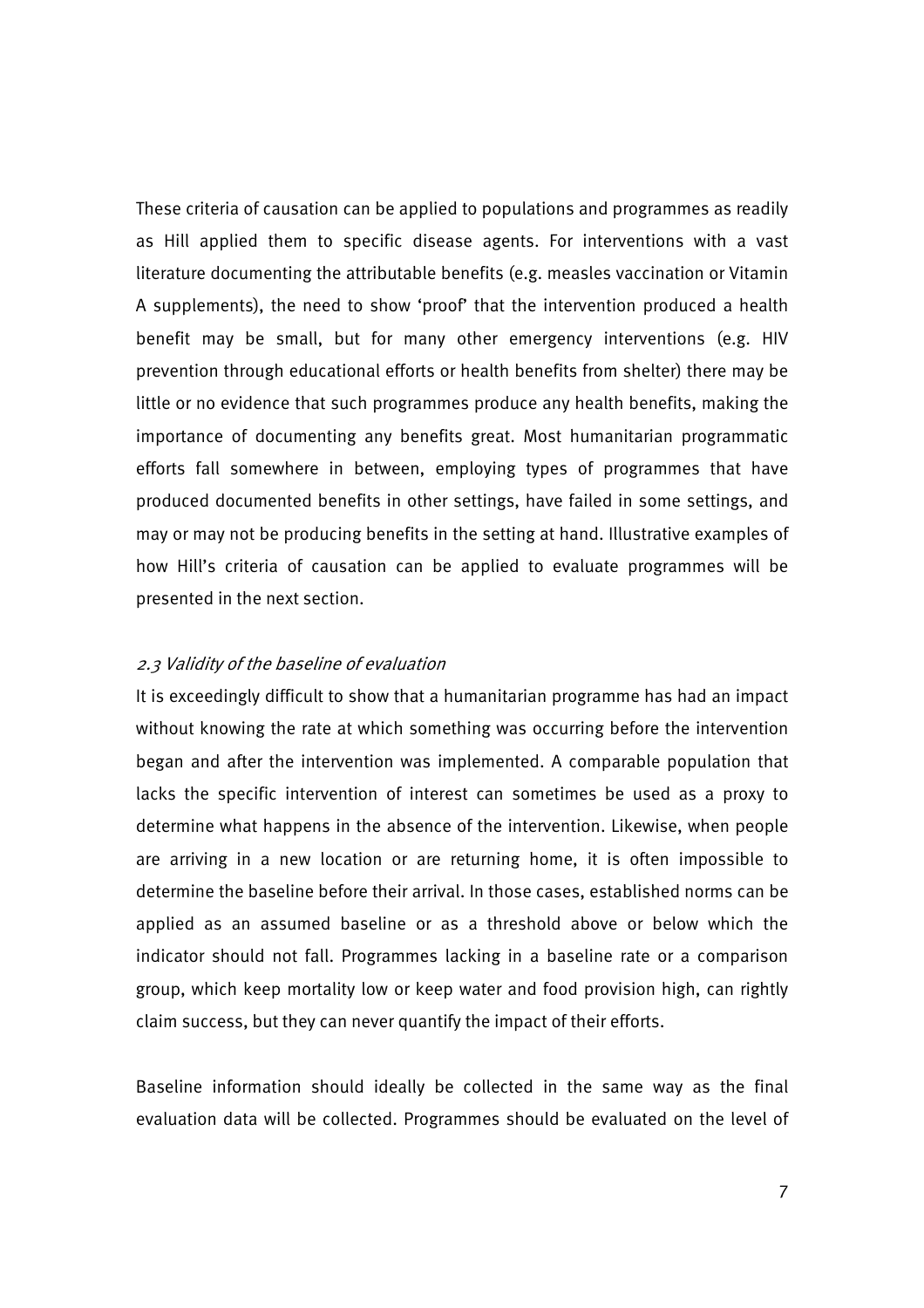the intervention (individual, household or population); therefore, baseline data should be collected on the same level. This rarely occurs without rigorous programme planning. More commonly, programmes establish some baseline in the early stages of the project and the same process is repeated at the end of the project. If the project has a lag period between the start and the corresponding health consequences, and if the baseline information is not important for designing the project, this approach can be effective.

### 2.4 Validity of the indicator employed

Often, the indicator employed by an organisation is the actual objective of interest. For example, general comprehensive health programmes designed to reduce the mortality rate often use the crude mortality (CMR) or mortality among children less than five years of age  $(s<sub>5</sub>MR)$  as the outcome of interest. This is optimal and, in the absence of some other temporal trend, a reduction in the indicator implies a favourable programme impact. Sometimes organisations will not know how to measure mortality in the population or find it too difficult to do so, and they will evaluate a programme designed to reduce mortality by monitoring a proxy, such as the number of patients treated. An increase in numbers of patients treated has no direct correlation with mortality. For mortality to be reduced while all other factors remained constant, the fraction of people at risk of death that go to the clinic would have to go up, or the efficacy of treatment once they reach the clinic would have to increase, or both.

Figure 1 below shows attendance at Matoumbou clinic in the Republic of Congo for early 2001. The clinic was virtually closed in late 2000 due to a lack of drug stocks, and during late December 2000 the ICRC delivered drugs to the clinic. The figure shows that attendance went from zero to over 200 patients per month, and then decreased steadily as the drug supply again ran out. This demonstrates how clinic attendance can be influenced by factors barely related to the health of the population. Many organisations use process indicators such as drug doses supplied,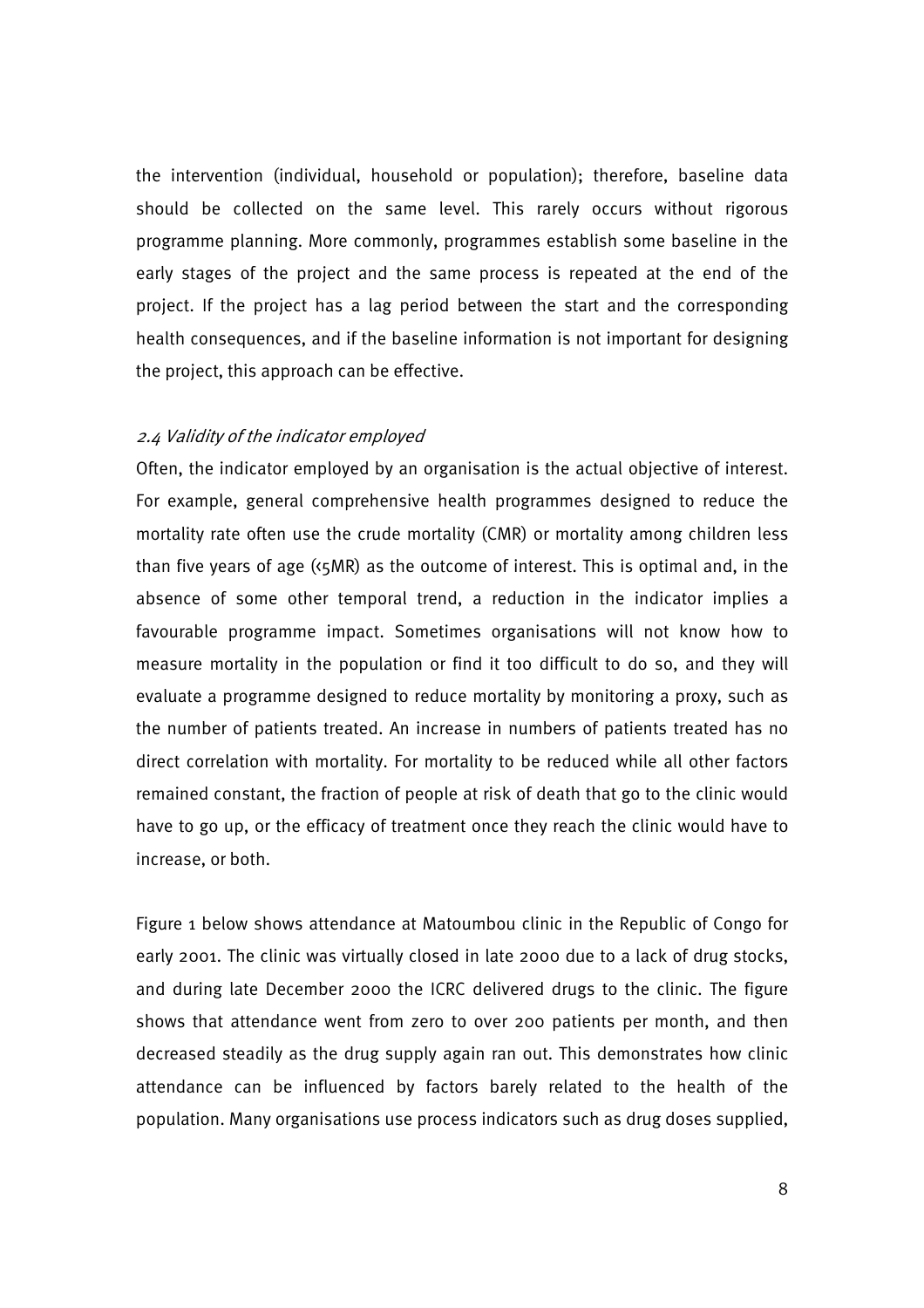clinics supported or staff trained to justify general health programmes designed to reduce mortality. These indicators are even further removed from the desired health effects.



For an indicator to show that a health benefit is being induced by a programme, several factors need to coalesce: a) The indicator either needs to be a health outcome or be repeatedly and consistently shown to be associated with a health outcome (i.e. such as measles immunisations being associated with reduced risk of acquiring measles); b) the indicator needs to be from valid data collected on the same societal level as the expected health effects; c) the level of the indicator needs to improve and supportive data (such as a comparison group or complementary process indicators) needs to show that the benefit was most likely from the programme.

Few humanitarian programmes utilise indicators that fulfil criteria a) above. Rarely are humanitarian organisations encouraged or expected to fulfil criteria c). Table 1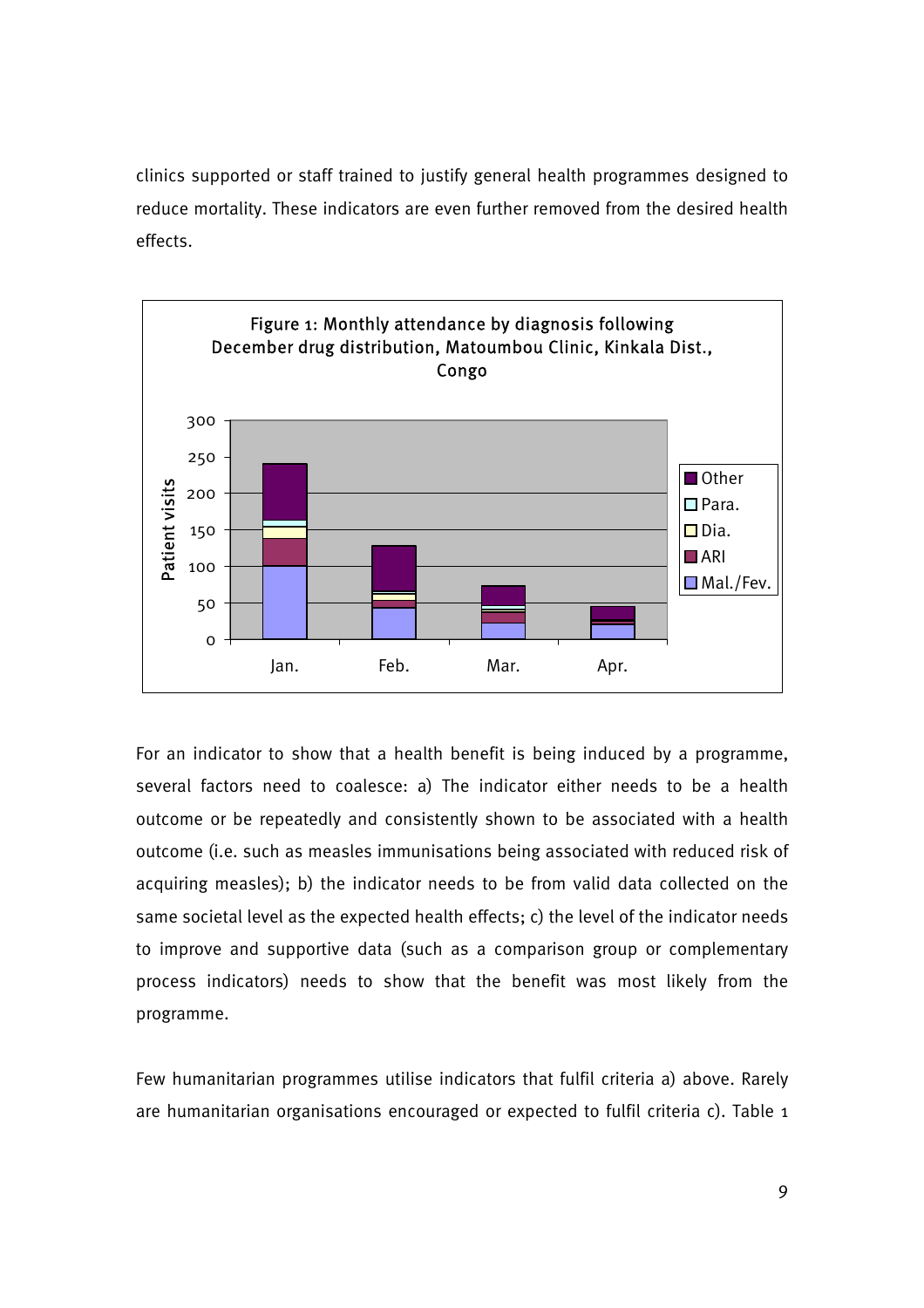characterises some commonly used indicators with regard to their strength of association to health and the ease with which they can be monitored.

| Certainty of $ $<br>significance | Indicator                                                                                                                                                                                               | General<br>0f<br>ease<br>acquiring data to show<br>health effects                                                            |
|----------------------------------|---------------------------------------------------------------------------------------------------------------------------------------------------------------------------------------------------------|------------------------------------------------------------------------------------------------------------------------------|
| Highest                          | Crude Mortality, <5 mortality<br>Case fatality rate                                                                                                                                                     | Difficult in rural/diffuse<br>settings, easier in camps                                                                      |
| High                             | Nutritional status of children<br>Disease rates<br>Immunisation status of children                                                                                                                      | Easy on the clinic data<br>level, difficult but more<br>with population<br>valid<br>surveys                                  |
|                                  | health<br>Patient-specific<br>mental<br>evaluations<br>Safety of blood supply                                                                                                                           | Logistically easy, requires<br>skill on part of evaluator                                                                    |
| Moderate                         | Food-basket evaluations<br>Water and sanitation availability                                                                                                                                            | Easy in camps,<br>more<br>difficult in more diffuse<br>populations                                                           |
|                                  | Reduction in MMR through RH services<br>Improved patient outcomes via referrals<br>Impregnated bednets distributed                                                                                      | Very difficult to measure<br>even though benefits are<br>likely to be occurring                                              |
|                                  | info.<br>Comprehensive, timely health<br>system<br>Good coordination between sectors<br>Knowledge and attitudes about services<br>available<br><b>Population practices</b>                              | Nearly impossible. These<br>are difficult to measure,<br>and all require a series of<br>events to induce a health<br>benefit |
| Low                              | People given seeds and tools, shelter or<br>other materials<br>Drainage, fly control activities or tasks<br>Number of clinic visits<br>health<br><b>Distance</b><br>facilities,<br>to<br>workers/capita | Easy to measure. Links to<br>health are likely to be<br>mediated via many steps.                                             |
|                                  | Trainings conducted, numbers trained<br>Change in knowledge w/o documented<br>change in behaviour<br>Messages/curricula developed                                                                       | Easy to measure.<br>May<br>produce<br>effects<br>no<br>on<br>health                                                          |

Table 1: Characteristics of indicators commonly used to justify health programmes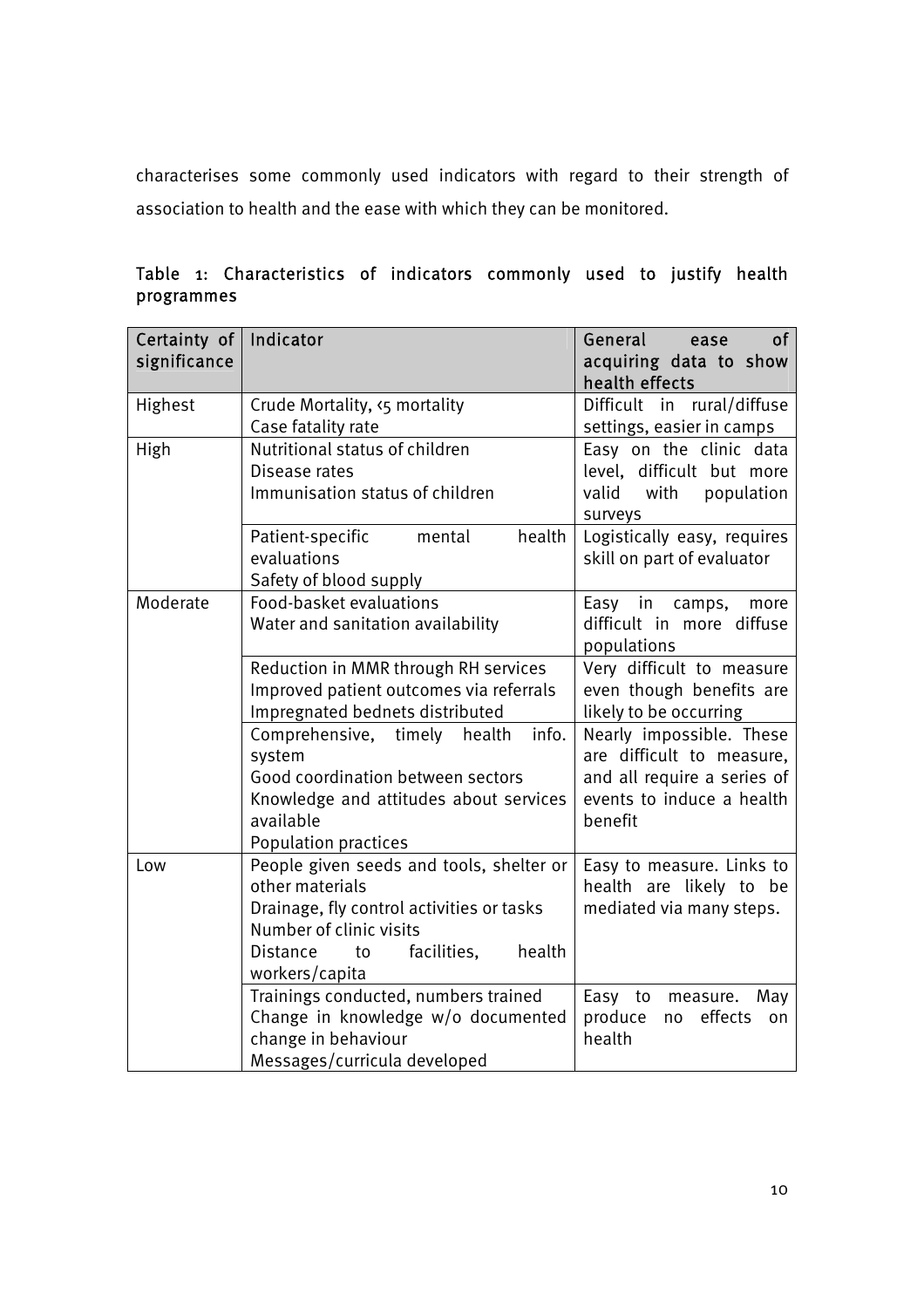Of note in this table is an apparent tendency for the indicators with the weakest links to health outcomes to be the most easily measured. They also are employed more often than the health outcomes listed at the top of Table 1.

It should be noted that indicators are utilised for many reasons: to monitor implementation of a programme, to determine when aspects of the programme are off-track, to monitor for graft or theft, and only sometimes to document the impact of a programme. For example, in the Sphere 2004 guidelines, there are 34 indicators related to shelter, but none have health data to support that this specific task will produce a health effect (op. cit.). Thus, the indicators put forward by the Sphere project are not designed to show project impact. They are social and technical prompts suggested by sector specialists with the expectation that, if all of these facets are remembered and employed, it is likely that the optimal project impact will occur.

### 2.5 A theoretical model for evaluating project impact

Figure 2 employs the concepts presented above as a method to evaluate if a project was likely to have produced an impact on health status and to form a point estimate of the project impact.

Several explanatory comments need to be provided regarding this schematic model. First, saying that an impact cannot be shown is not the same as saying the project had no impact. It is likely that many projects produce health benefits even though they can never be shown to do so. Secondly, intentionally withholding services believed to be beneficial from a population in order to be able to document a benefit among those served may be unethical and beckons ethical review by an appropriate authority. Third, the criteria for causation may not apply for measures on the individual level with an unwavering medical link to an outcome (e.g. many complicated deliveries will result in foetal death without intervention, removing HIV+ blood from the blood supply will avert HIV transmission, stopping a severe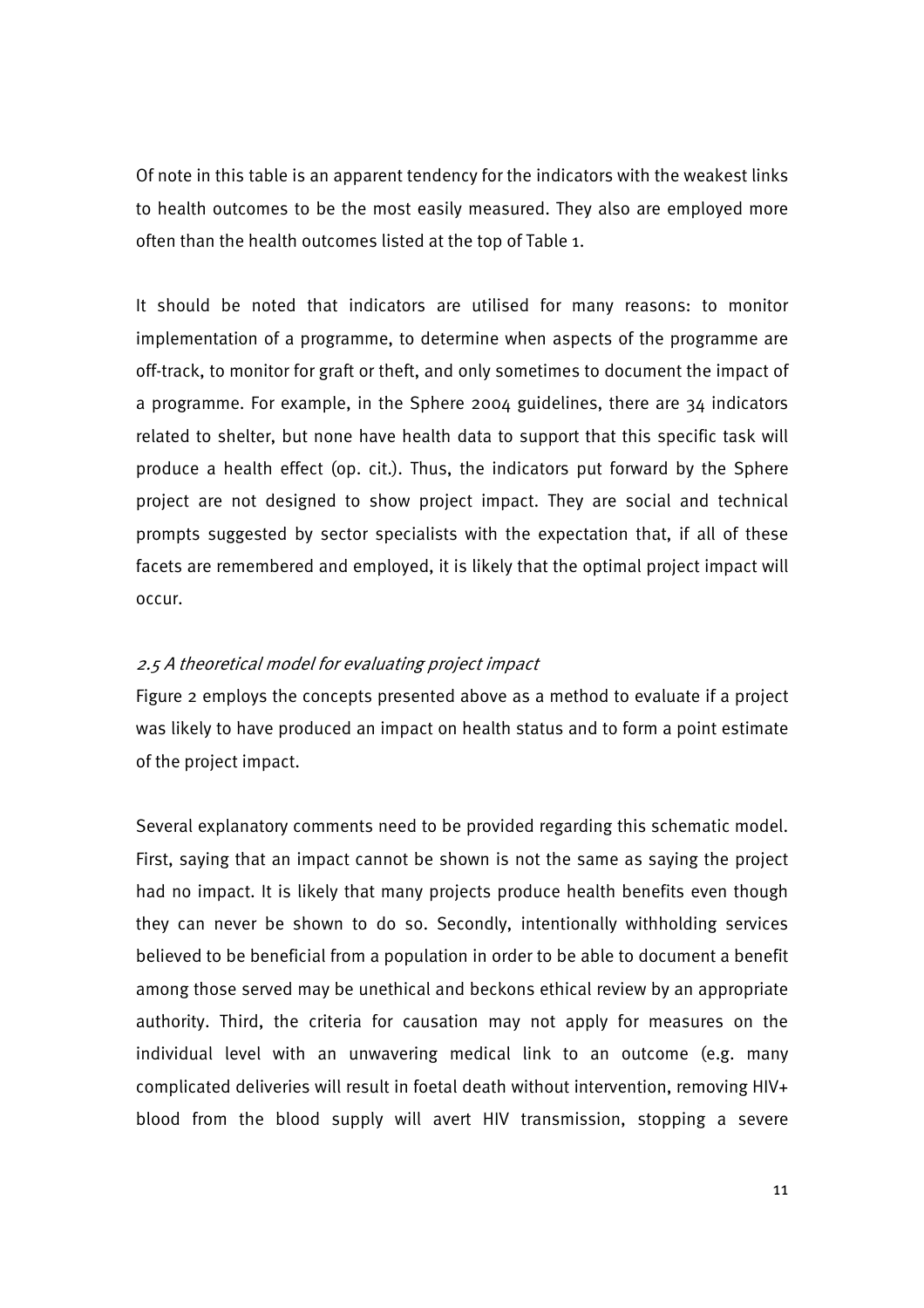haemorrhage will be likely to avert a death). Fourth, if done properly, an evaluation should hold potential for showing a negative impact of the intervention. Next, the further up the 'certainty of significance' listed in Table 1 an indicator belongs, the more certain is the validity of the impact finding. Finally, the schematic in Figure 2 is not specific in time, except that the benefit must follow the programme's implementation. True project impact occurs over an infinite period, however meaningless that concept may be. The longer the period over which the impact evaluation is conducted, the better able it will be to assess the overall eventual impact.





Impact = difference between baseline or comparison rate and measured rate

The two boxes below contain summaries of two projects evaluated using the schematic in Figure 2.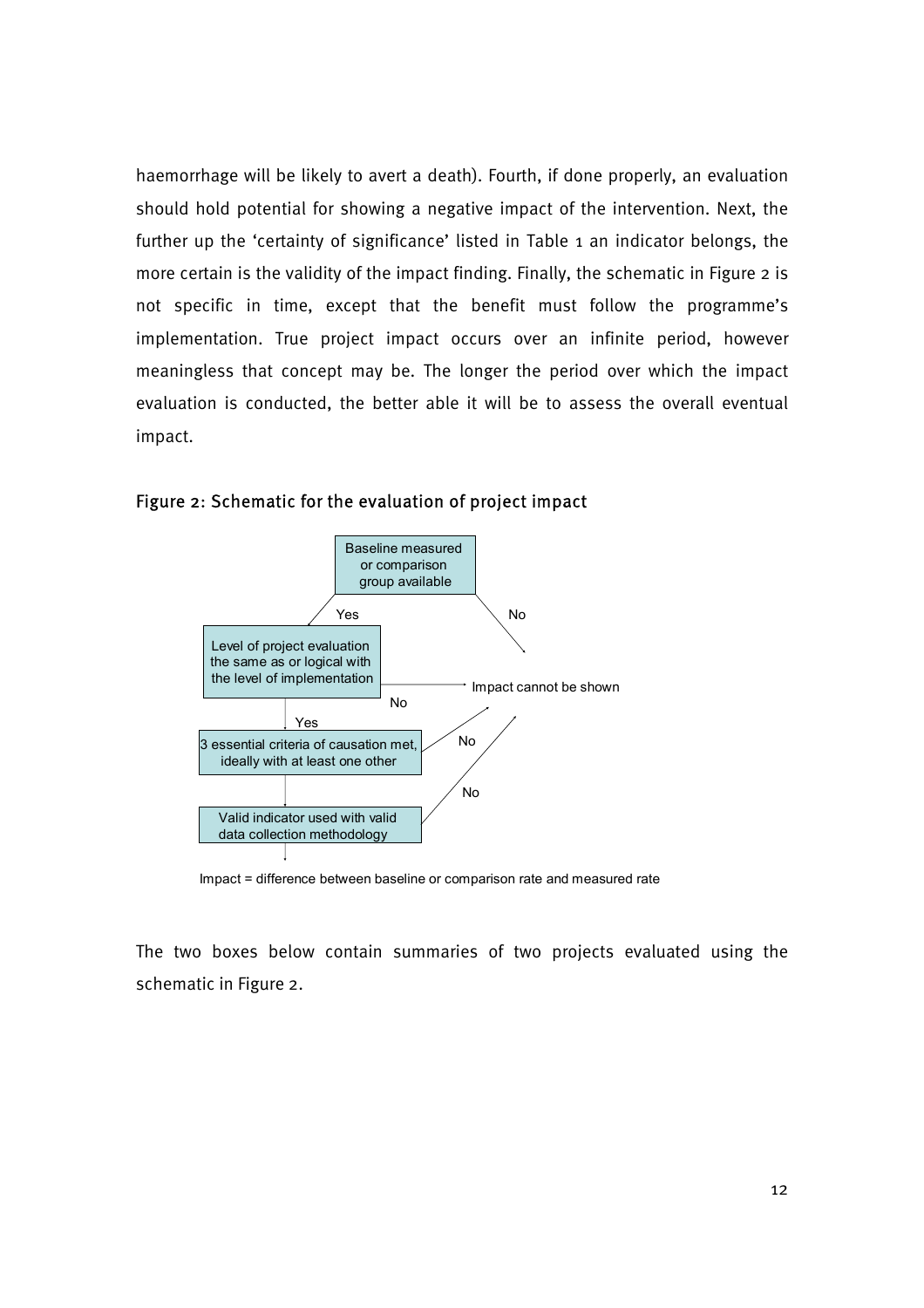# Box 2: International Rescue Committee health programme in Katana, DRC

Starting in December 2000, the International Rescue Committee (IRC) began a general health programme to support government services in Katana Health Zone, DRC. IRC conducted population-based mortality surveys in this area with 345,000 mostly rural residents. The programme consisted of the provision of drugs, supplies, training and medical oversight in the clinics, a water provision and hygiene education programme in villages with the highest rates of cholera in 2000, a measles immunisation and vitamin A provision campaign, and support to the local health committees, which included the donation of vouchers for the most indigent community members. The figure below shows the CMR over the period covered by five surveys conducted between 1999 and 2002. IRC claims to have reduced the excess CMR by 60% (from 4.9 to 2.8 deaths per 1,000/ month where the baseline is assumed to be 1.5) during the period from six to 12 months after implementation; and by 70% (from 2.8 to 1.9 deaths per 1,000 per month) over the period from 12 to 24 months after implementation. IRC reports that the total cost per death averted (including overhead and management salaries) was \$227 the first year, and \$132 per death averted over the two years of funding.

In support of these results in the figure below being a consequence of the health programme, IRC reported that:

- Attendance at the clinic rose by  $147\%$  between 1999 (~7,400 visits per month) and 2001 ( $\sim$ 18,300 visits per month average).
- 70% of treatments were for malaria and diarrhoea, the main reported causes of death in the 1999 and 2000 surveys, and decreased as a cause of death in 2001 and 2002.
- CMR in the five eastern provinces of DRC was estimated by IRC to have increased slightly in 2001 compared to 2000. (continued)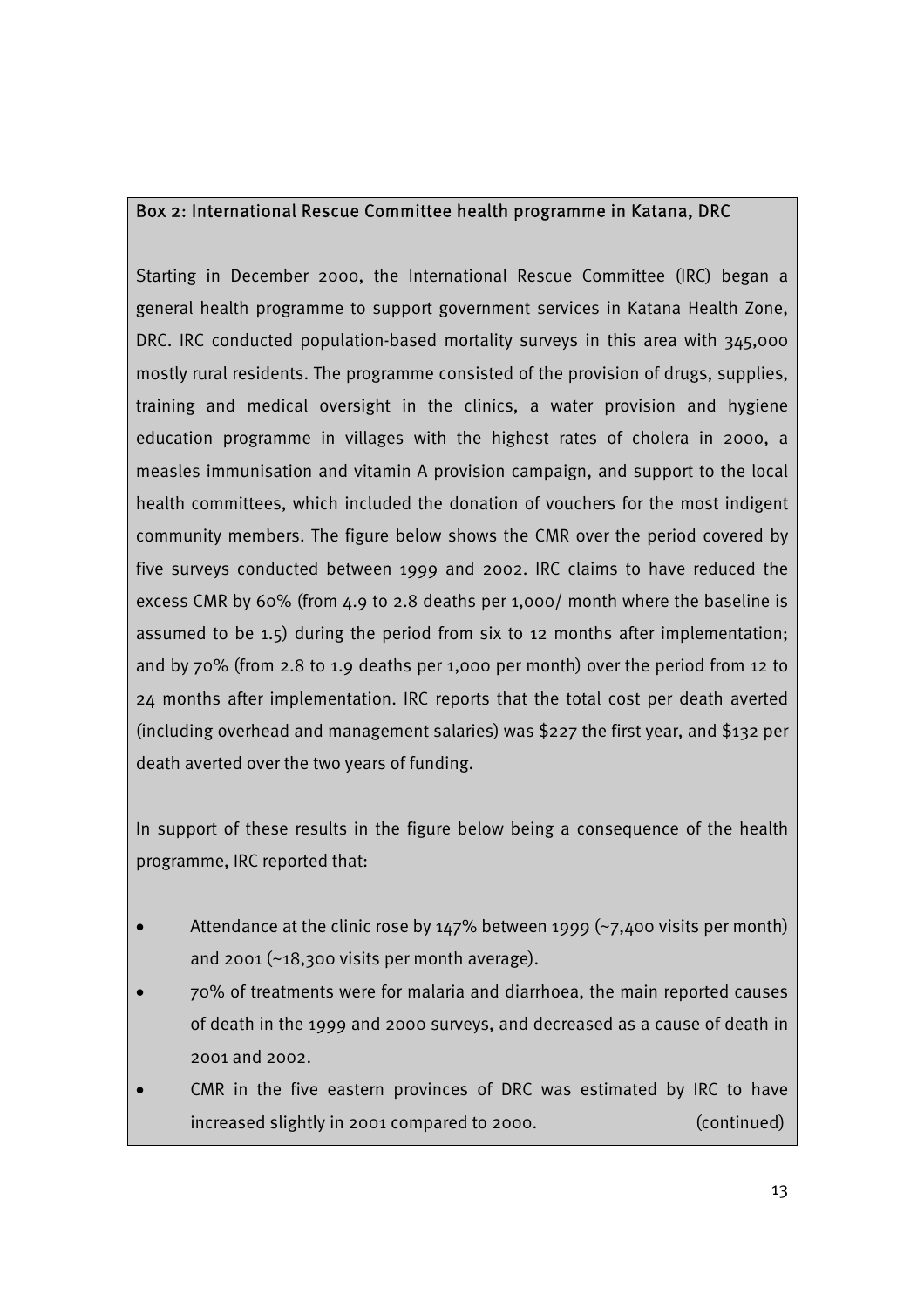• A survey in November of 2001 found that 60% of residents that had experienced fever in the preceding two weeks had sought treatment at a clinic.



Employing the schematic above: there is a baseline, the project goals, most of the implementation, and the evaluation were on the population level, the benefit occurred after implementation, the findings are biologically plausible (although one visit per resident per year seems low), alternative explanations for the reductions cannot be ruled out given the variance over time and the dramatic changes in violent conflict although IRC reports that the violence did not dramatically subside until 2002, the magnitude of the reduction and the fact that IRC's two other areas of health programmes had similar reductions (but somewhat less dramatic) implies significance and repeatability. Finally, the fact that the CMR was measured by an apparently valid survey method implies that IRC probably did reduce mortality in Katana.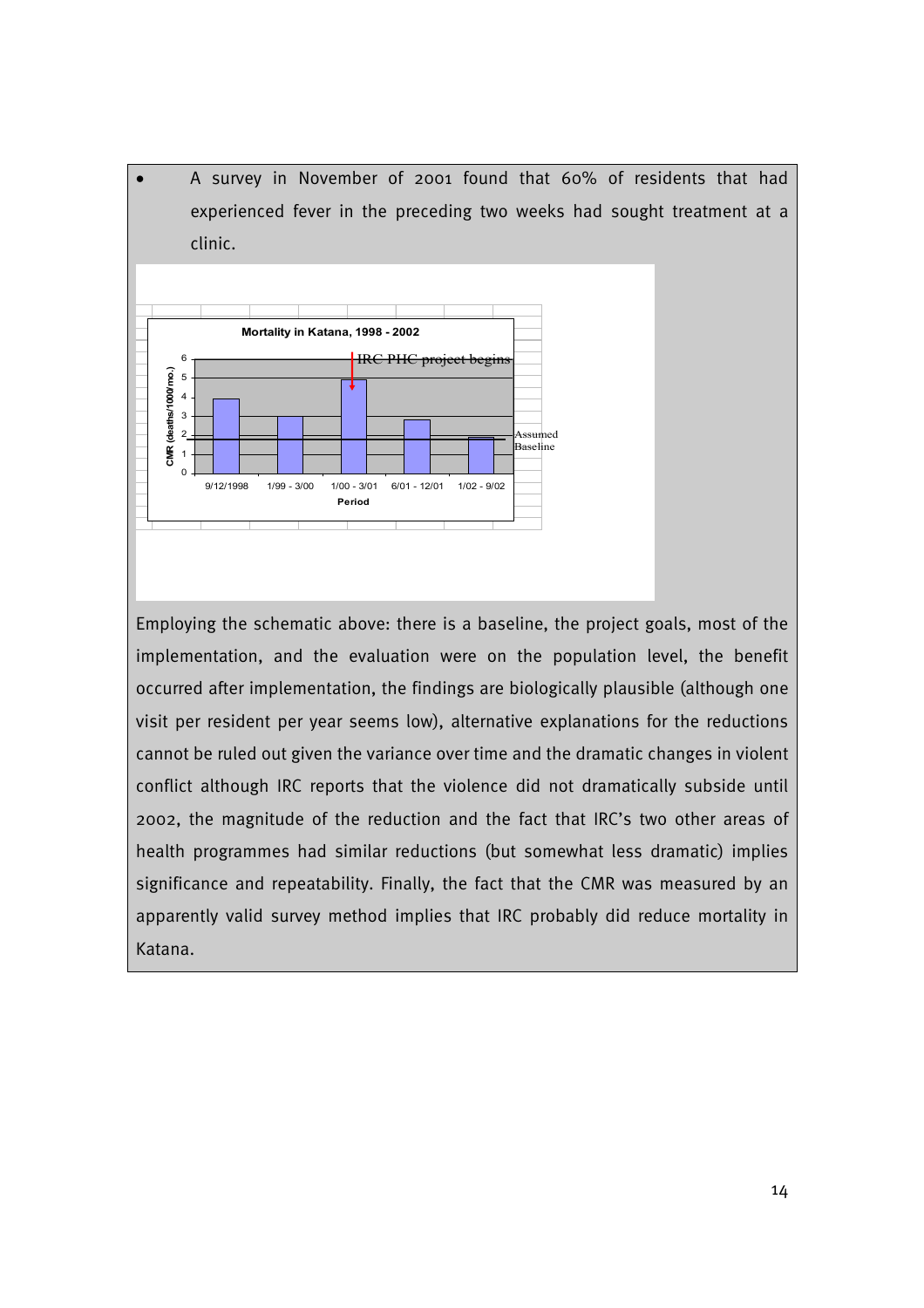## Box 3: IRC laboratory activities in Kisangani, DRC

In the city of Kisangani, also in DRC, IRC undertook an effort to support laboratory activities in hospitals, specifically with regard to the testing of blood supplies for HIV which had not been done for the preceding three years. At the start of the programme, 7% of blood donors were HIV+ and 200 transfusions were occurring per month, almost exclusively among children experiencing extreme anaemia induced by malaria. At the end of the programme two years later, 17% of blood donors were HIV+ and 120 transfusions per month were occurring. IRC assumed that all transfusions of HIV+ blood could infect an individual, that all blood would be used (as it was always solicited for a specific patient) and that 93% of recipients at the start of the project and 83% at the end of the project were HIV-, and capable of being infected. This is conservative since children tend to be less HIV+ than blood donors. IRC reported a total programme cost of \$476 per case of HIV averted at the start, and \$327 at the end.

Applying the schematic in Figure 2: the initial HIV rate combined with the knowledge that no blood was tested provide a reasonable baseline for the measure of risk, the assessment was a cumulative set of experiences based on the patient, although which exact patient would have received the HIV+ blood discarded because of testing is unknown (that is, the intervention and evaluation were on the same level), the biological link between being transfused with HIV+ blood and becoming HIV+ is so strong that Hill's criteria of causation are not of concern, and the testing of blood destined for transfusion seems a valid measure of the blood-borne threat. Thus, in this case, with no surveys or data collection beyond the scope of programme activities, it is likely that IRC produced a benefit with this programme.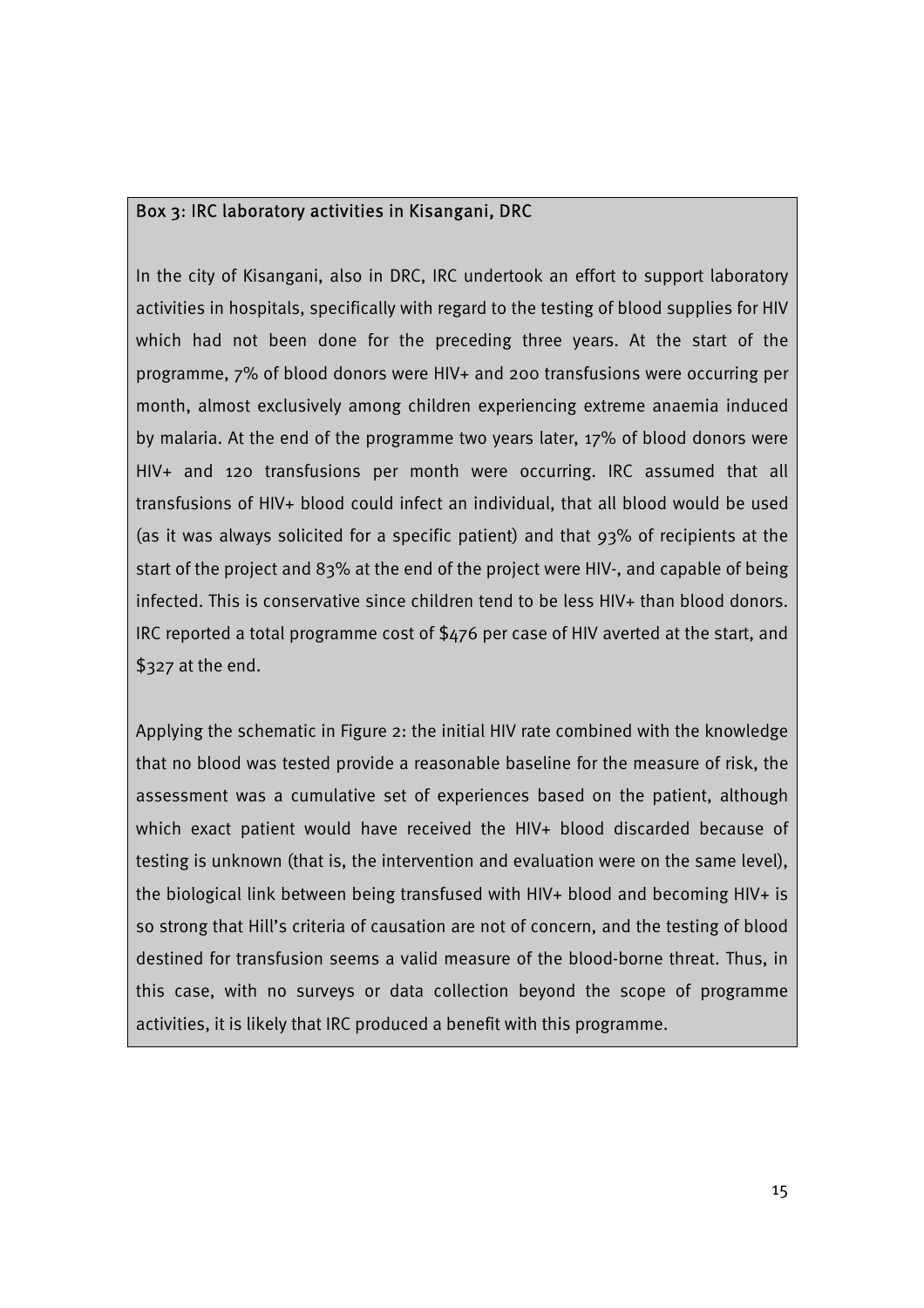# 3. Available techniques and guidelines for measuring impacts of health interventions

A host of guidelines are now available for documenting health problems and health conditions during complex emergencies. WHO distributes a CD-ROM containing almost 200 guidelines and manuals for assisting workers in complex emergencies. Titles cover a range of topics from emergency obstetric care to *Model Guidelines for* the International Provision of Controlled Medicines for Emergency Medical Care. These references are also available on the web at: www.who.int/eha/disasters. Many of these manuals are explicitly on survey, interview and surveillance methodologies. A similar compendium, with fewer manuals but more descriptive documents, has been produced by the Payson Center at Tulane University, and can be found on the web at http://payson.tulane.edu. Many NGOs have produced their own guidelines and manuals. Médecins Sans Frontières (MSF) has perhaps the most complete collection, which includes the book, Refugee Health: An Approach to Emergency Situations, which provides guidelines for addressing and collecting information for many of the more commonly encountered health problems seen during emergencies. Thus, there is little need for this document to review or suggest specific guidelines.

Most techniques to document changes in health status can be divided by two different paradigms: quantitative versus qualitative and surveys versus surveillance.

Quantitative measures tend to have an external event or reality that can be detected by an observer. Thus, quantitative methods are often thought of as measures made by an outsider (a doctor, a teacher, a researcher) looking in. Qualitative methods tend to involve the investigation of phenomena which cannot be directly observed (such as trust or fear). Many techniques (such as community-based mapping) involve aspects of both quantitative and qualitative approaches. Most complete assessments also require both kinds of approaches (Sphere Project, 2004).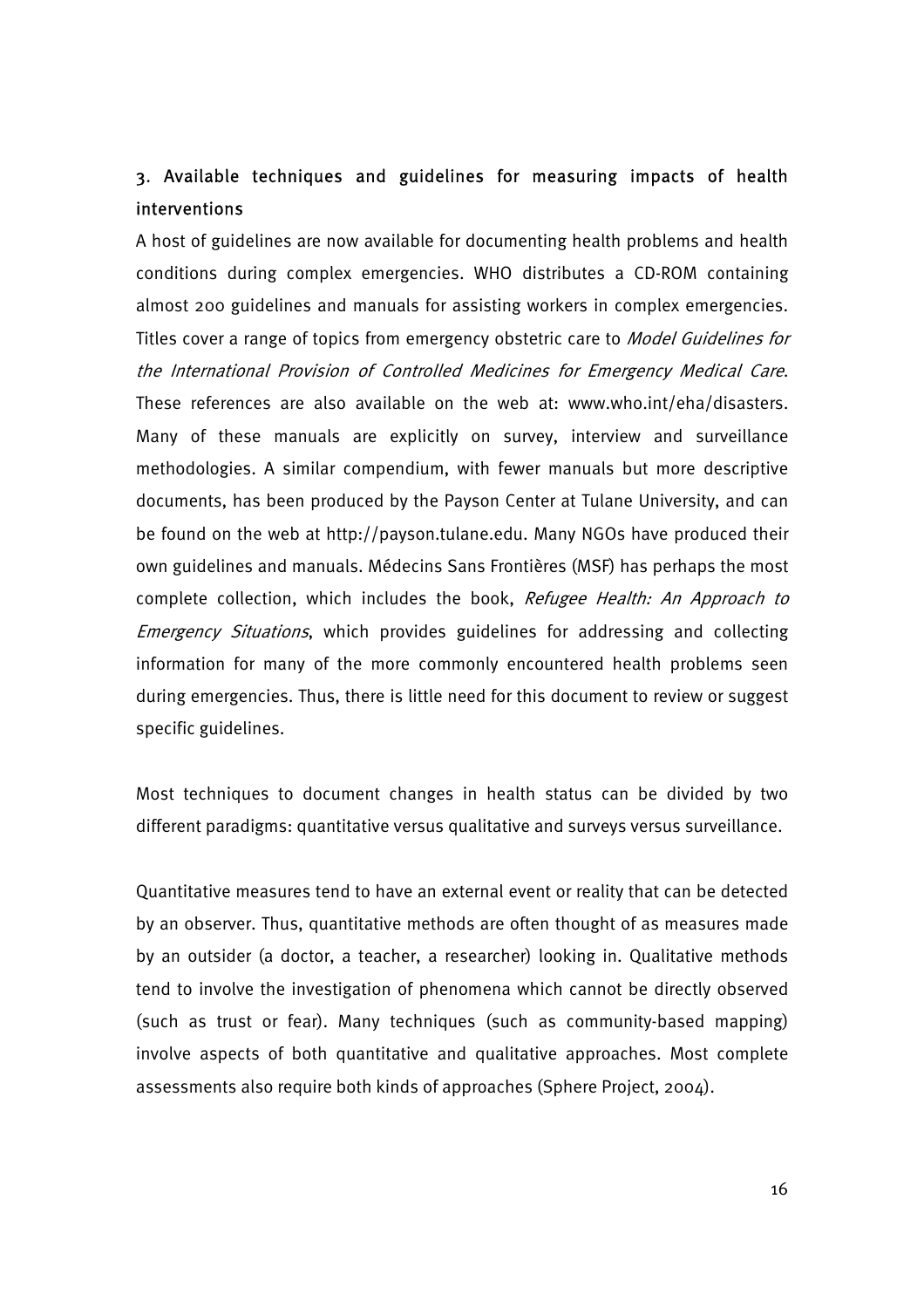Surveys tend to be a systematic process by which investigators actively go out and collect information. Surveillance is the systematic collection of health information over time for decision-making. Thus, in theory, a process by which nutritional surveys are repeated on a regular basis could be a surveillance system. Like the qualitative/quantitative distinction, the two methods often overlap and are usually needed in consort to provide a timely and insightful picture of the health situation. However, in practice, programmes tend to be evaluated by one means or the other.

With surveillance systems, which are often clinic or hospital-based, information is collected continuously. Thus, there is the potential to identify problems or outbreaks early on, allowing for rapid response and prevention of cases. The CDC has developed a set of guidelines for evaluating surveillance systems which is widely utilised in emergency settings (CDC, 1988). Birth and death registrations, grave counting, monitoring of food baskets or water consumption can all be part of a health surveillance system. Surveillance systems have been used to detect and intervene in infectious disease outbreaks both during the acute phase of crises and over long periods of refugee settlement (Elias, Alexander and Sokly, 1990; Marfin, Moore and Collins 1994).

Several common elements exist among effective surveillance systems. First, there needs to be clear and universally applied case definitions for the health events of concern. Second, the system and the definitions need to be in step with the host government or the contextual and cultural setting in which the crisis exists. Third, surveillance systems should be simple. There is a tendency in many centrally-run Ministries of Health to include too many diseases and demographic categories in surveillance systems. This makes the system burdensome, slow and often ineffectual. On the other hand, information germane to the health crisis needs to be collected, and this can vary from setting to setting. For example, Figure  $\frac{1}{3}$  (which describes mortality in a Burmese refugee camp) shows that females, especially those above five years, were dying in greater numbers than boys, even though the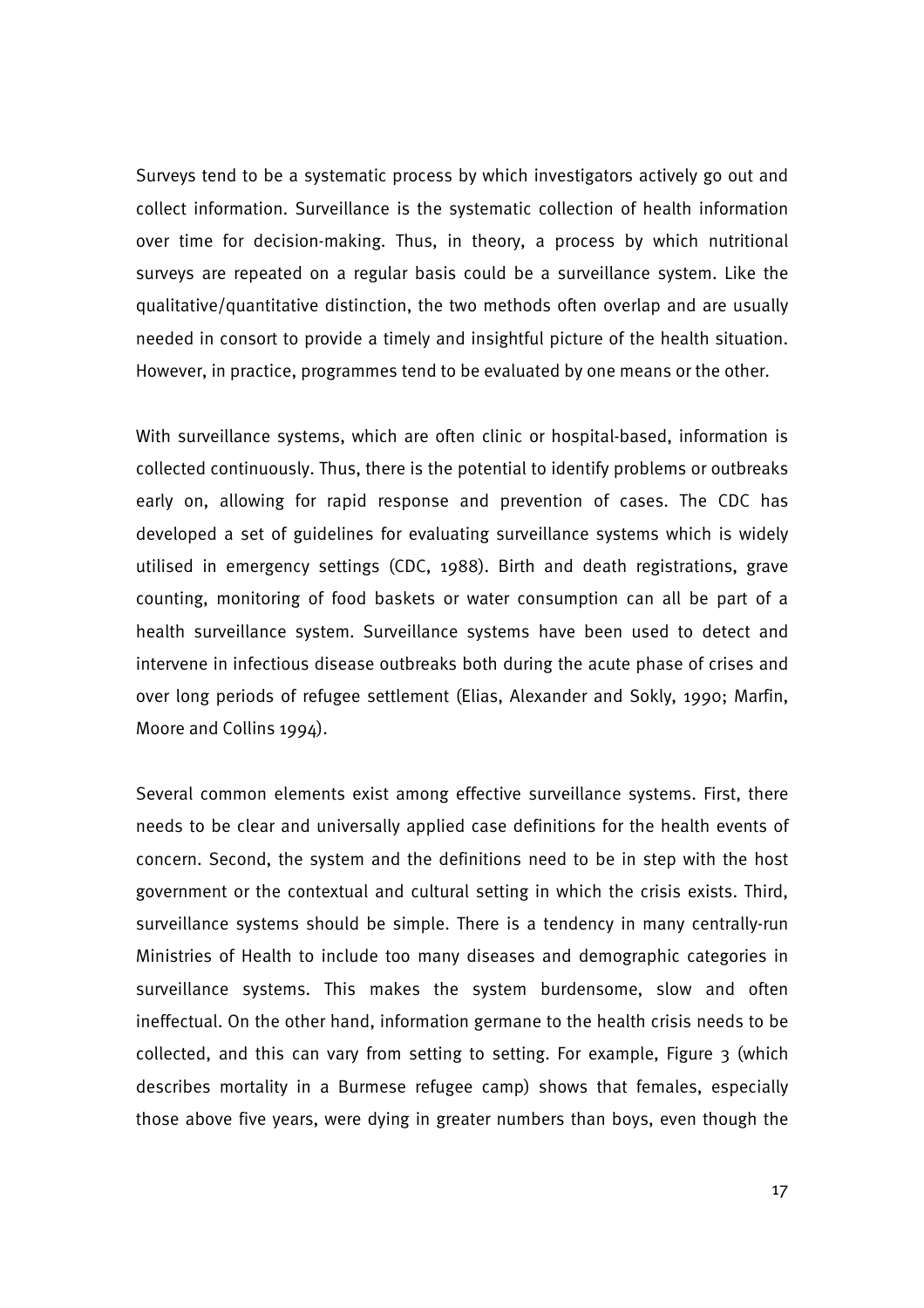child population was assumed to be equally male and female. Figure  $4$  shows that males accounted for most of the clinic visits by children. This data led to the conclusion that male children were more readily being taken to clinics when ill, resulting in their lower mortality. This is an example where the breakdown of death and clinic attendance data by gender allowed for the identification and remediation of a social prejudice which resulted in an adverse health effect.

# Figure 3: Mortality among Burmese refugees, Ghundum II Camp, Bangladesh, 6 May–26 June 1992



**Source: Brent Burkholder UNHCR/CDC**

### Figure 4: Outpatient visits, Ghundum II Camp, 1–17 July 1992



**Source: Brent Burkholder, UNHCR/CDC Source: Brent Burkholder, UNHCR/CDC**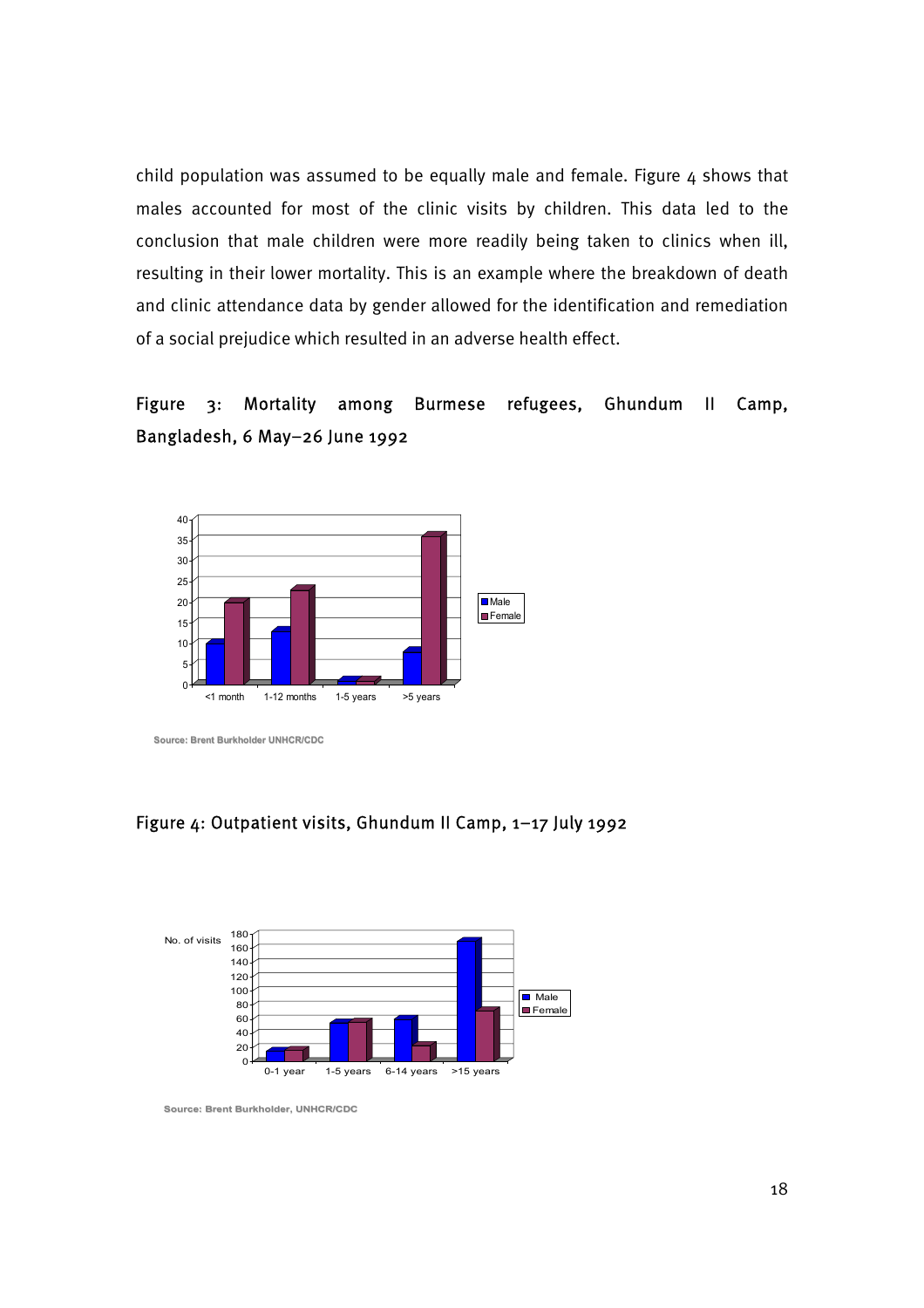Aid agencies often evaluate programmes by establishing a surveillance system at the beginning of a funding cycle, and contrasting the rate of health events at the beginning and the end. This is valid if either: a) all of the events of interest are captured by the surveillance network; or b) the data from within the system is representative of the health conditions of the entire population and remains consistently so over the course of the project. Neither of these conditions is commonly met for clinic-based surveillance systems in rural and urban areas, although both of these conditions are often met in well-defined settings like refugee camps.

Surveys can take several forms. Pre-treatment and post-treatment evaluations can be a type of survey if they are conducted systematically (such as every patient, or every tenth patient, or ten patients per day). But most surveys are an attempt to actively go out and interview a representative sample of the population. WHO and others have produced manuals specifically to guide health workers to conduct specific kinds of surveys, with nutritional anthropometry and EPI (Expanded Programme on Childhood Immunizations) coverage methodologies being among the most succinctly described (available at www.who.int/eha/disasters).

Most surveys of health outcomes are conducted by following a common set of procedures before heading to the field: identifying what is to be measured, developing the survey questionnaire and data collection methodologies, determining the sample size, defining the sample under study (often called the sampling frame), and selecting the sample. For the most commonly surveyed outcomes, these first three measures are predetermined by academics who have calculated appropriate sample sizes and suggest questions and measurement techniques to employ. In the case of EPI coverage surveys, most teams visit 30 clusters of households with seven children in each cluster. This will typically produce an estimate of the percent of the population that has been vaccinated for one or each specific antigen, with a precision of +/- 10% (Henderson and Sundarasen,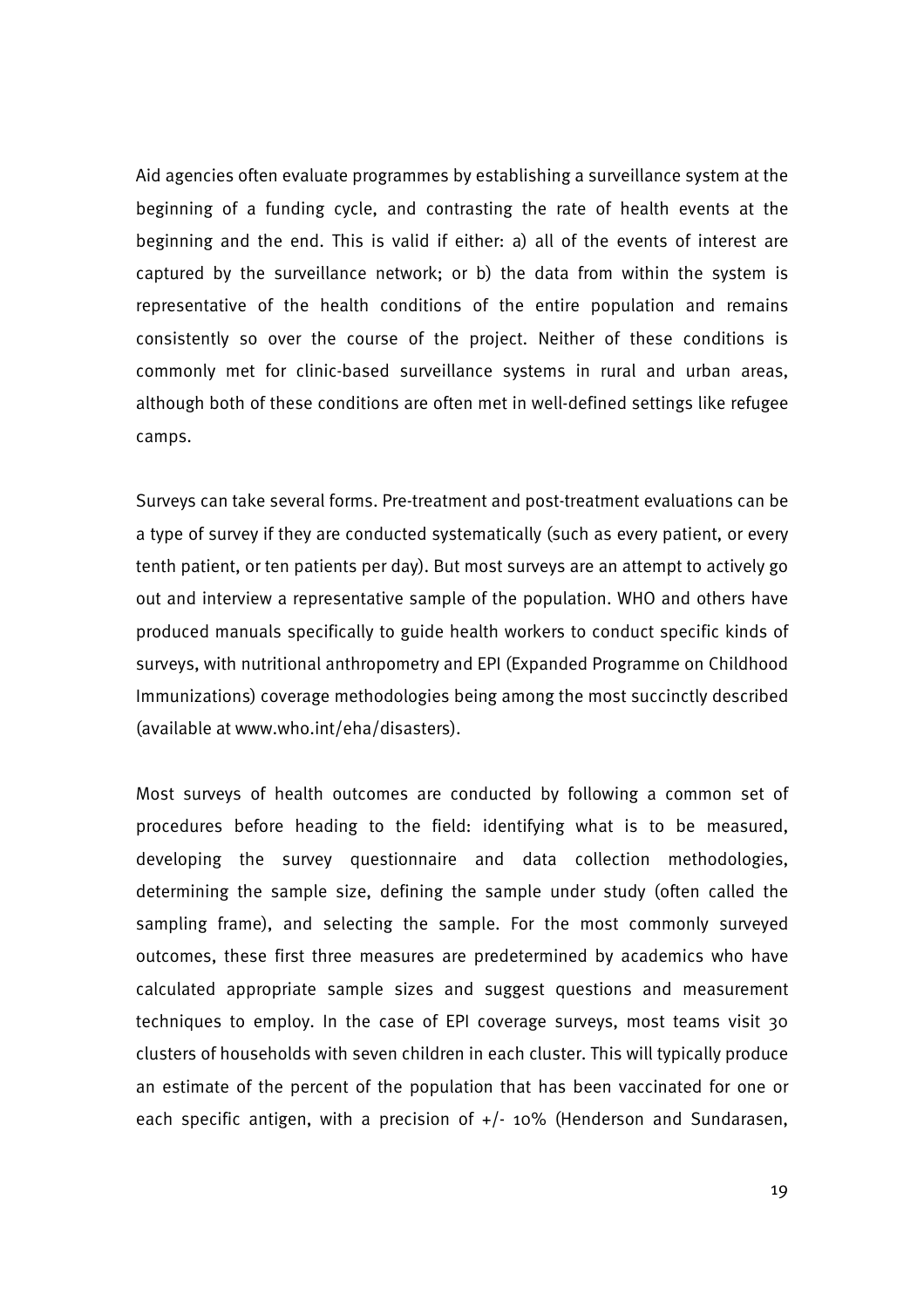1982). Most nutritional survey methodologies suggest visiting 30 clusters of 30 children. Unfortunately, there is no standard method accepted for measuring the most global measure of health: the mortality rate. There are several reasons for this. First of all, the mortality rate varies widely between populations. Secondly, survey estimates of mortality usually require household reporting of deaths and the willingness of households to report deaths varies widely from culture to culture. Finally, the ease of determining how many people live in each household and how well the reported deaths can be linked to the population at risk of dying also varies widely.

Woodruff reported that NGOs and UN agencies regularly employ one of three methods during retrospective mortality surveys: the past-household census method, the current household census method, and the children-ever-born method (Woodruff, 2002). The past household census method involves asking the household who lived with the family at some point in the past and what has happened to each of these people now. This has the advantage that it allows for people to move in and out of the household and produces a person-time at risk estimate for the household denominator. The present household census method asks who lives in the household now and has anyone died during some period of recall. This method assumes that, on average, the number of people living in the interviewed houses has remained constant over the recall period, which may or may not be true. The current household census method has the advantage of being easy to conduct, requires less interviewee recall, and produces more easily recorded and managed data. No data exist to determine which of these two methods is more accurate. The third method, the children-ever-born method, involves asking mothers how many children they have ever delivered (or over some recall period), and what has happened to those children. This method has several disadvantages. It can only be used to estimate child death rates. Because the recall period is generally longer than employed in the other methods, the results are less likely to reflect the current situation and time. And finally, researchers in Zaire and Liberia have shown that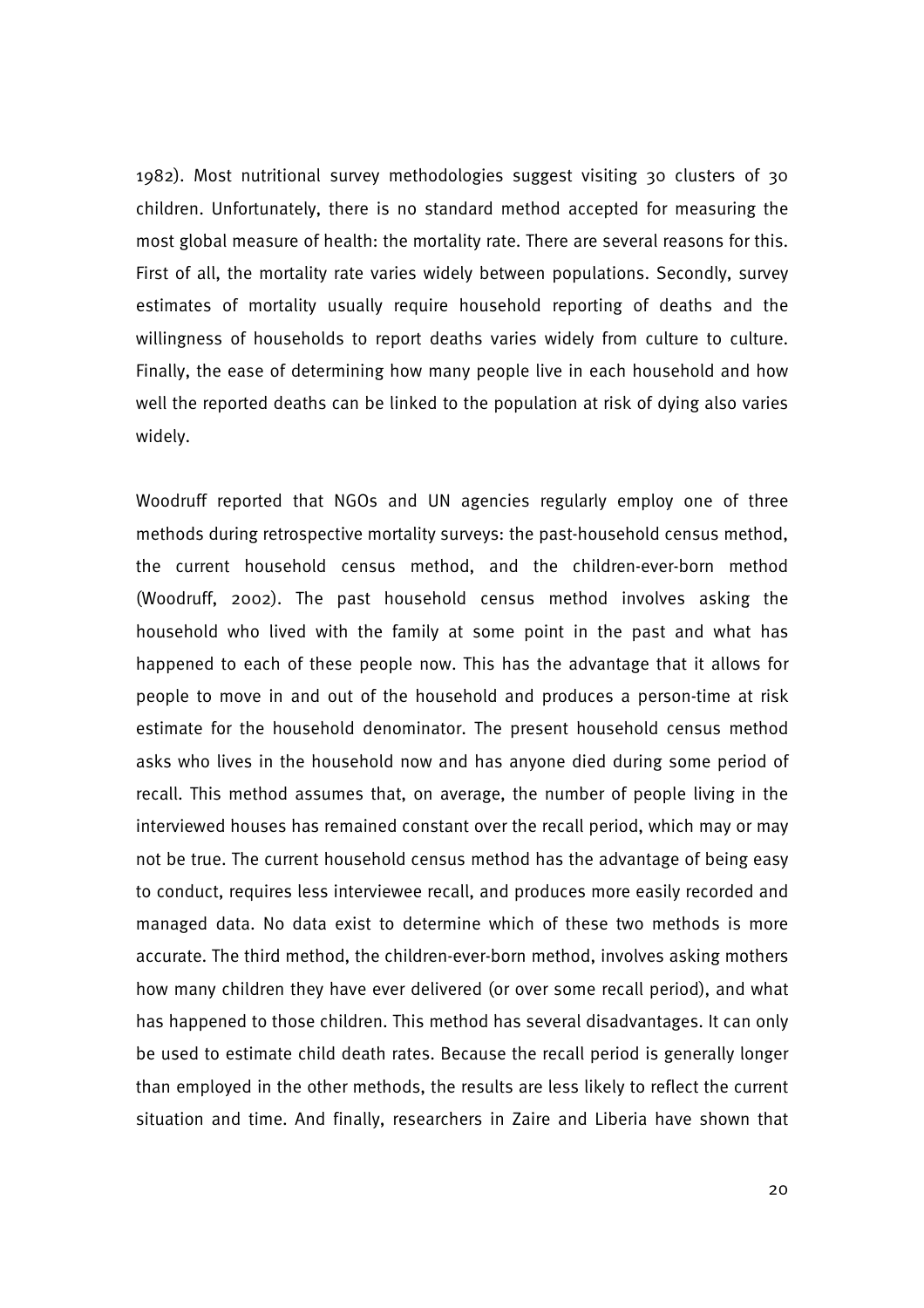many, if not most, infant deaths are never reported by this approach (Becker et al., 1993; Taylor et al., 1993).

Most health measures of population-based health conditions require a survey for proper documentation. Unfortunately, most relief workers lack the skills needed to take a valid sample and to analyse the results of a survey. This is why many initiatives to improve the quality of relief programmes have emphasised the importance of training relief workers in survey methodologies.

# 4. Impact of international activities to increase the efficacy and accountability of humanitarian aid

Following the events in Goma in 1994, there has been a renewed emphasis on improving the effectiveness of humanitarian aid. Several publications documented the limited effects of the relief effort in Goma (Goma Epidemiology Group, 1995), or criticised the efforts outright (Saddique et al., 1995; Van Damme, 1995). A comprehensive review of the humanitarian relief effort during the Rwandan civil war and its aftermath, commissioned by the European Community, likewise pointed out many shortcomings of the relief effort (ODI, 1996).

Griekspoor and Sondorp have reviewed the international initiatives undertaken in recent years to improve the efficacy of humanitarian aid (Griekspoor and Sondorp, 2001). Initiatives they review include:

- The Red Cross Code of Conduct
- The Active Learning Network on Accountability and Performance (ALNAP)
- The Sphere Project
- The Humanitarian Accountability Project
- The Local Capacity for Peace Project.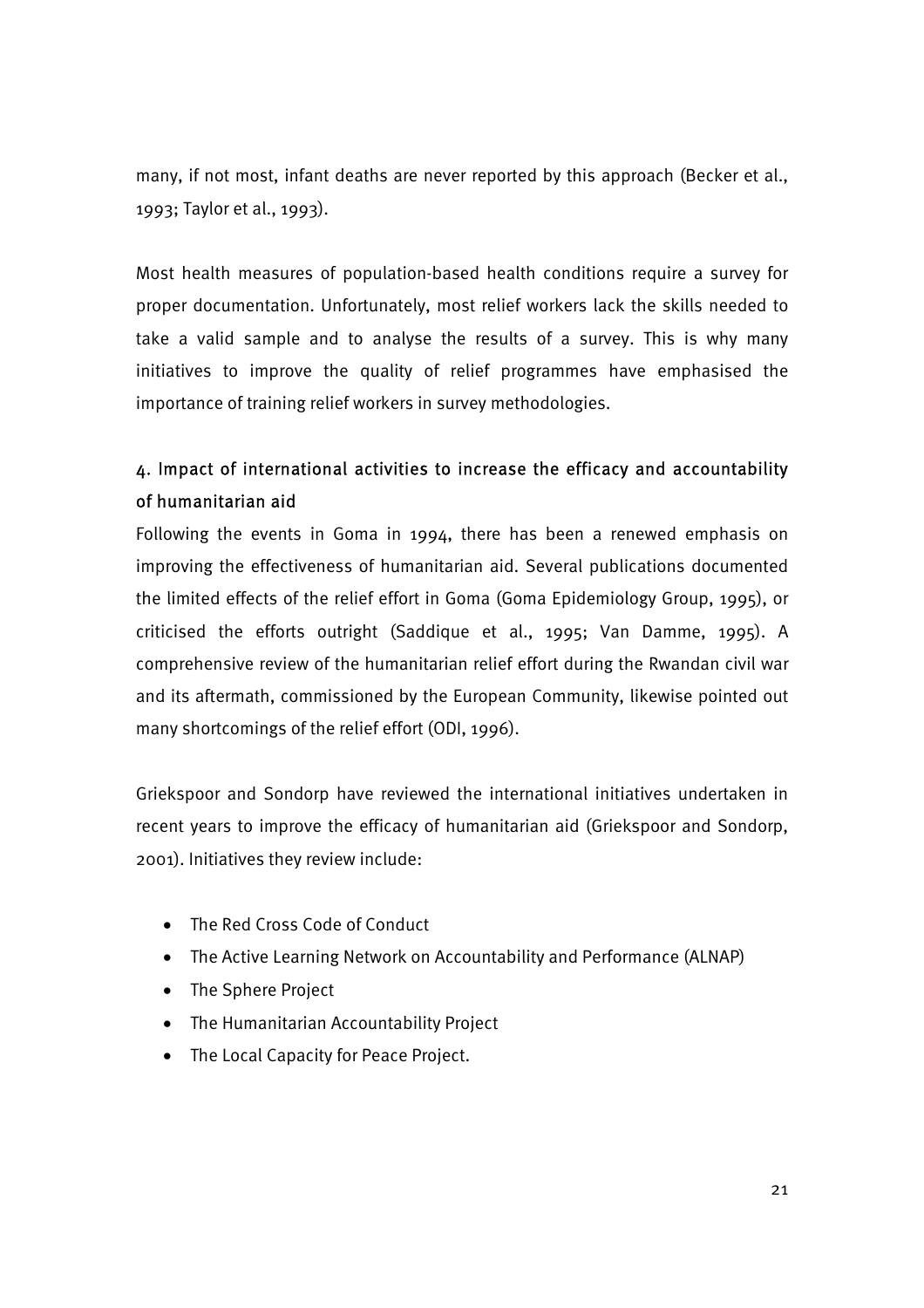Among these, Sphere has had the most influence on the day-to-day practices of relief programmes. Most major donors now expect their funded partners to adhere to the minimum guidelines set out by the guide. NGO workers have quickly become conversant with the guidelines and recommendations for their sector, and many managers now review proposals with the Sphere guidelines beside them as a reference. Columbia University has completed a review of the influence of the Sphere Project on the quality of humanitarian relief. While the Sphere were accepted, adhered to and applied widely in the relief community, there is no evidence that the initiative had improved the quality of humanitarian relief (Van Dyke and Waldman, 2004).

USAID and CIDA have funded the Standardized Monitoring and Assessment of Relief and Transition (SMART) initiative. This advocates for 'the use of shared, reliable, standardized benchmark indicators among donors and humanitarian organizations'. (www.smartindicators.org). The project is focused on developing a standard approach to monitoring nutritional status and mortality through surveys. While this initiative is too young to have yet influenced the quality of humanitarian relief worldwide, the project has managed to develop a consensus on an approach for surveying nutritional anthropometry, and is field testing a standardised method for measuring mortality. A file containing a manual and instructions is available for downloading at www.smartindicators.org.

For the past two years, parts of the Humanitarian Assistance Programme at the Canadian aid agency CIDA have attempted to require cost-effectiveness measures for non-food aid emergency programmes. While specific data are not available for public review, the vast majority of non-food aid emergency programmes produce and document some health effects (Bryan Luck, personal communication, 1/22/2004). As seen in the next section, this initiative to document disease rates or mortality appears to induce better reported results than are seen by some other donors.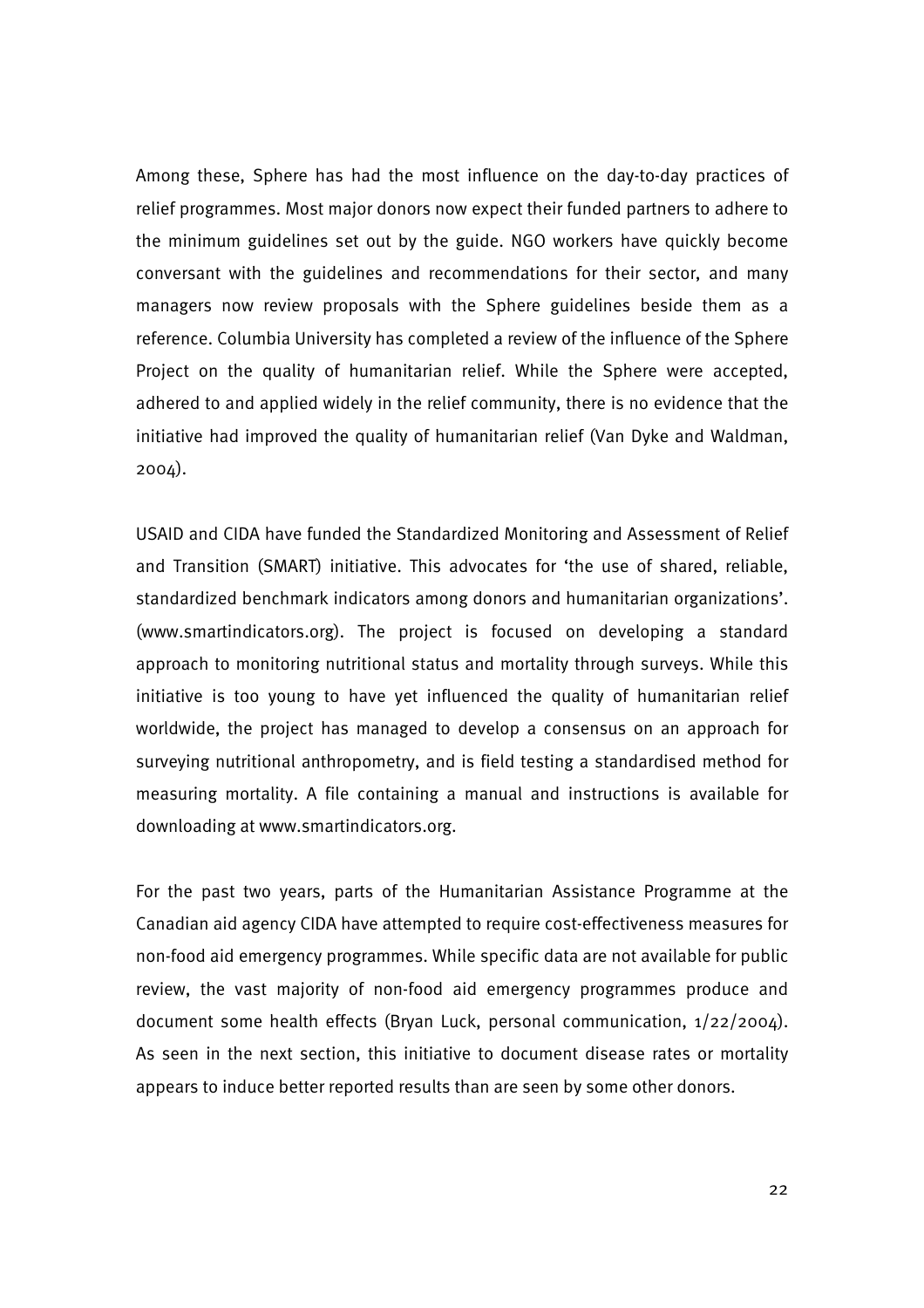## 5. Current practices

While many international agencies and NGOs have extraordinary skills at documenting the impacts of their health programmes, it is believed that there are two major monitoring issues frequently confronting the international community: the use of process indicators in lieu of health outcomes; and a lack of monitoring skills among some humanitarian workers.

## 5.1 Overuse of process indicators

To gain some insight into the present practices of humanitarian aid agencies, all final reports submitted in 2003 of health-related programmes funded by the US Department of State, Bureau of Population, Migration, and Refugees (BPRM) were reviewed. Three interim reports (which did not document health benefits) were not included in the review. Proposals that contained objectives of health-related activities (e.g. shelter provision, food transport) but that did not specifically say they would influence health status were excluded. The remaining 15 final reports were evaluated against five criteria:

- Was there a health-related objective?
- Was the baseline rate measured or a comparison group identified?
- Was the health-related outcome measured and reported?
- Was the social level of the evaluation appropriate given the intervention?
- Were there any major issues supporting or raising concerns about the reported outcome data?

Six of 15 reports did not attempt to measure or report any health-related rates or status. Proposals corresponding to five of these six reports only contained process indicators as the objectives, and thus the lack of documented health benefits was assured before the projects began. An additional three of the 15 reports contained health data-based objectives but did not present any health-status data, instead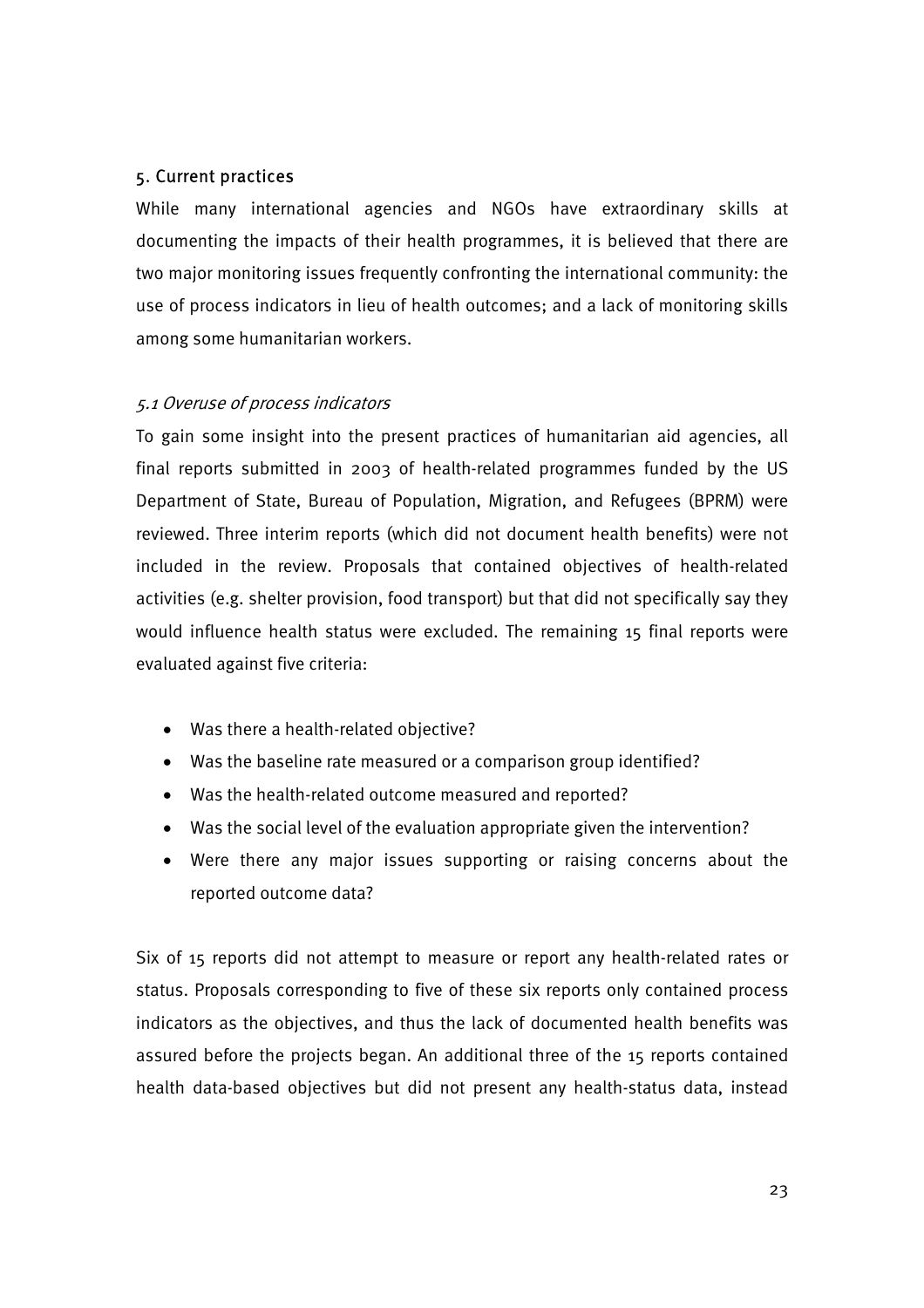reporting process indicators such as the numbers of clinics supported, consultations given, or tons of food distributed.

In the final analysis, only four of 15 final reports could show a benefit as outlined in Figure 2, and three others were likely to have produced a population-based benefit, although this was not documented. The results of this analysis confirm the general conclusion reached at the July 2002 SMART Monitoring and Evaluation Workshop, that while NGOs and agencies often want to monitor health outcomes, they usually monitor **process** indicators indicators **indicators** (www.smartindicators.org/events/HIU\_workshopreport.htm). Problems with process indicators seen in the BPRM review include: the cited activity may be related to the health outcome but the significance of this effort depends on the activities being done well and in sufficient numbers (e.g. Eritrea and Sierra Leone, wanted to reduce mortality and reported numbers of clinic-based activities) or the health-related objective is only distantly related to the health outcome (e.g. Uganda, wanted to induce 'food self-sufficiency' but reported tons of food distributed). In some cases, the link between the process indicator and the outcome was simply implausible (e.g. Balkans, wanted to reduce dependency on aid of chronically 'Extremely Vulnerable Individuals' and reported doing this for some by distributing school books).

The programme with perhaps the most difficult to measure outcomes  $-$  a mental health programme in Guinea in 2002 – had the most rigorous documentation, which included pre-intervention and post-intervention patient evaluations and the use of non-patient controls. Representatives for the other three programmes which documented impacts felt that very little of the project budget (perhaps less than 2%) was spent on documenting the impacts.

The practice of using process indicators poses several threats to the quality of a health programme. As seen in Figure 1, process indicators such as clinic attendance rates may not be related to health conditions. As seen in Table 2, process indicators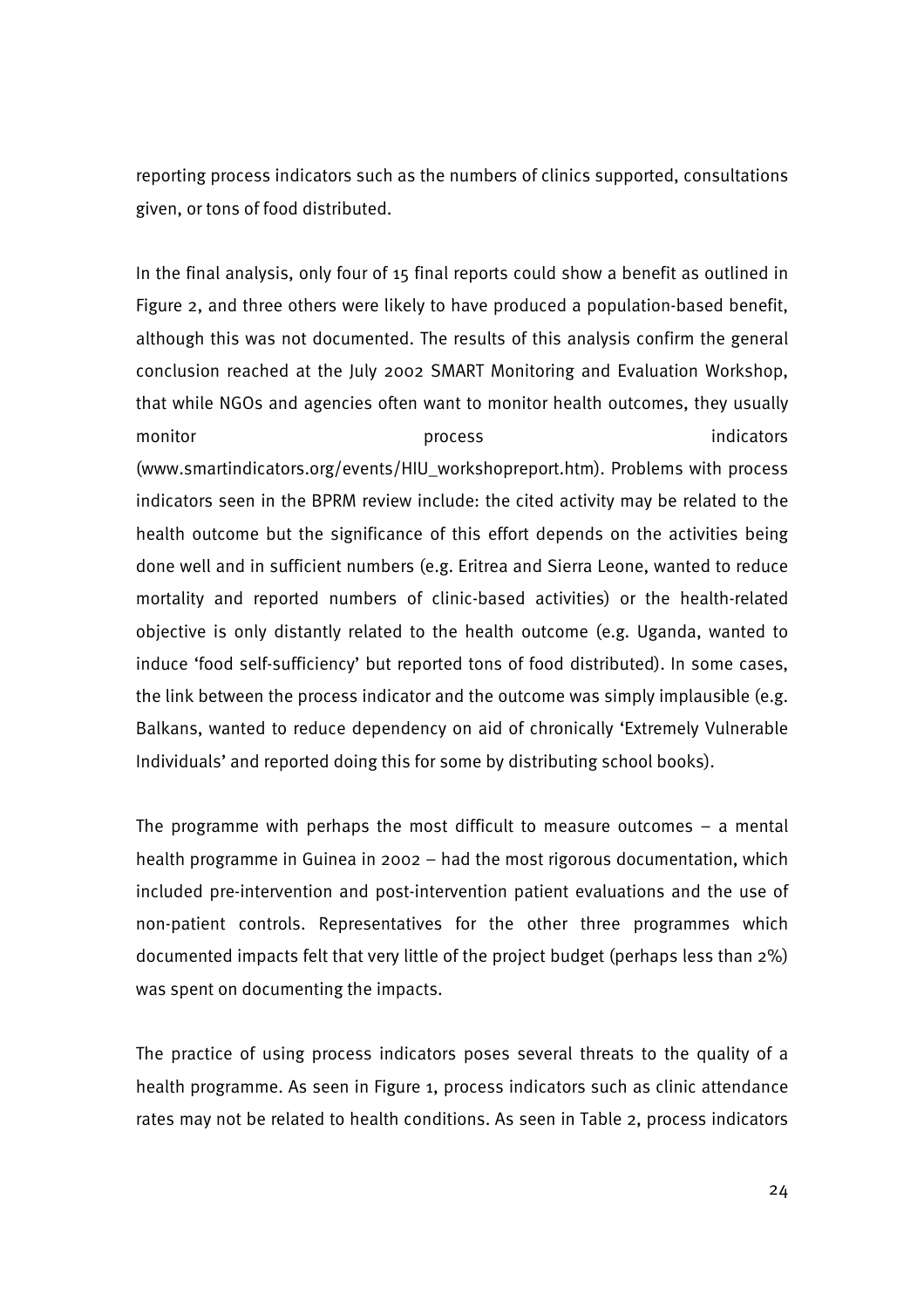sometimes simply have little relation to health status. Finally, issues of quality and proper timing can influence the impact on health of most services as measured by process indicators. Where possible, actual health outcomes are the preferred indicators of most agencies. Several agencies (ACF, SCF, MSF, WHO, UNICEF) have developed standard nutritional survey or mortality survey manuals in an attempt to make health status measures a cornerstone of programme activities. The ability of staff in the field to reliably measure these outcomes has been questioned.

### 5.2 Lack of monitoring skills

Over 20 NGOs provided general health services in the eastern DRC in 2000 and 2001 with funding from either OFDA or ECHO. According to OFDA, only two of those agencies could show health benefits associated with their programmes (Miriam Lutz, OFDA, Personal communication, 29/12002). This seemed plausible at the time given the violent and chaotic circumstances within which the NGOs operated. The short funding cycles and volatile nature of emergencies often prohibit a systematic and rigorous evaluation of either the impact or the monitoring of multiple agencies in the same setting.

Reviewers from CDC evaluated the monitoring of projects and the measurement of nutritional status and mortality in Somalia from the period 1991–93 (Boss, Toole and Yip, 1994). They developed a set of criteria for evaluating different kinds of information (surveillance and surveys) and systematically reviewed available reports. They found that the range of methodologies employed and outcomes measured were so variable, and of such poor quality, that they prevented widespread comparisons and much of the data was simply not credible.

Spiegel at al. from the Centers for Disease Control and Prevention (CDC) reviewed 125 nutritional surveys conducted in Ethiopia in 1999 and 2000 during a time of famine, but relative peace and stability (Spiegel et al., 2002). The surveys were carried out by 14 organisations with a wide range of survey expertise. Only 67 of the 126 surveys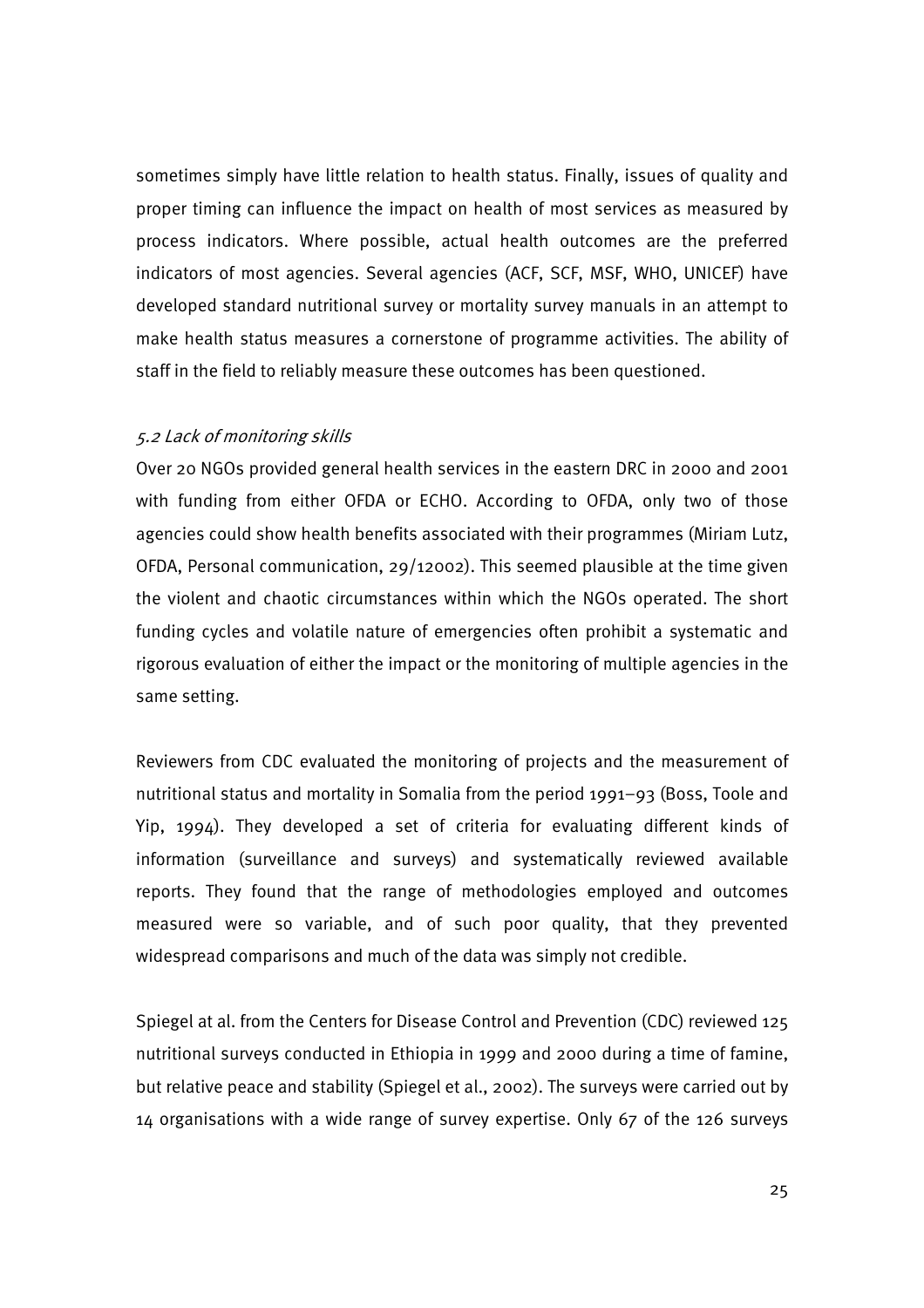attempted a sample that represented the population served. Only nine of those 67 surveys assigned clusters to the population in a manner that was proportional to the sub-units of the population, and only six of those possessed the minimum number of clusters (30) and children (900) suggested by most nutritional manuals. Most survey reports did not describe what sampling methods were employed, and few presented confidence intervals around the results. Sixteen reports were 'rapid assessments', without any attempt to take a representative sample. These unstructured surveys measured an average global malnutrition of 32% and severe malnutrition to be 5%. This contrasted with the 67 surveys that attempted to be population-based, which found 12% global and 1% severe malnutrition. Spiegel concluded that NGO workers were unprepared to conduct quantitative assessments of this kind, and that most of the surveys were of such poor quality as to be unhelpful in making sound relief policy decisions.

The measurement of anthropometry is relatively standardised compared to many other health outcomes, such as mortality and mental health. For example, a mortality survey in Kabare Health Zone in the Eastern DRC in 1999 was conducted simultaneously with an EPI coverage survey and mistakenly only included households with a child under five years of age. The resulting estimate of crude mortality  $(1.9/1,000/m0)$  was far lower than a later repeat survey  $(2.7/1,000/m0)$ , and in fact, the initial survey missed most of the excess mortality. (Roberts, IRC, unpublished data, 1999). For some project objectives, such as the prevention of HIV transmission, there is not even a widely agreed outcome to be measured. The difficulty of assessing outcomes such as mortality is a principal reason for the use of process indicators in place of health outcomes.

The Sphere Project is an attempt to circumvent the fact that many programme activities cannot be reliably documented to improve the health of those affected by crises. Many indicators suggested by Sphere are not quantifiable, or are not health outcomes. Thus, without improved staff or a significant change in attitude among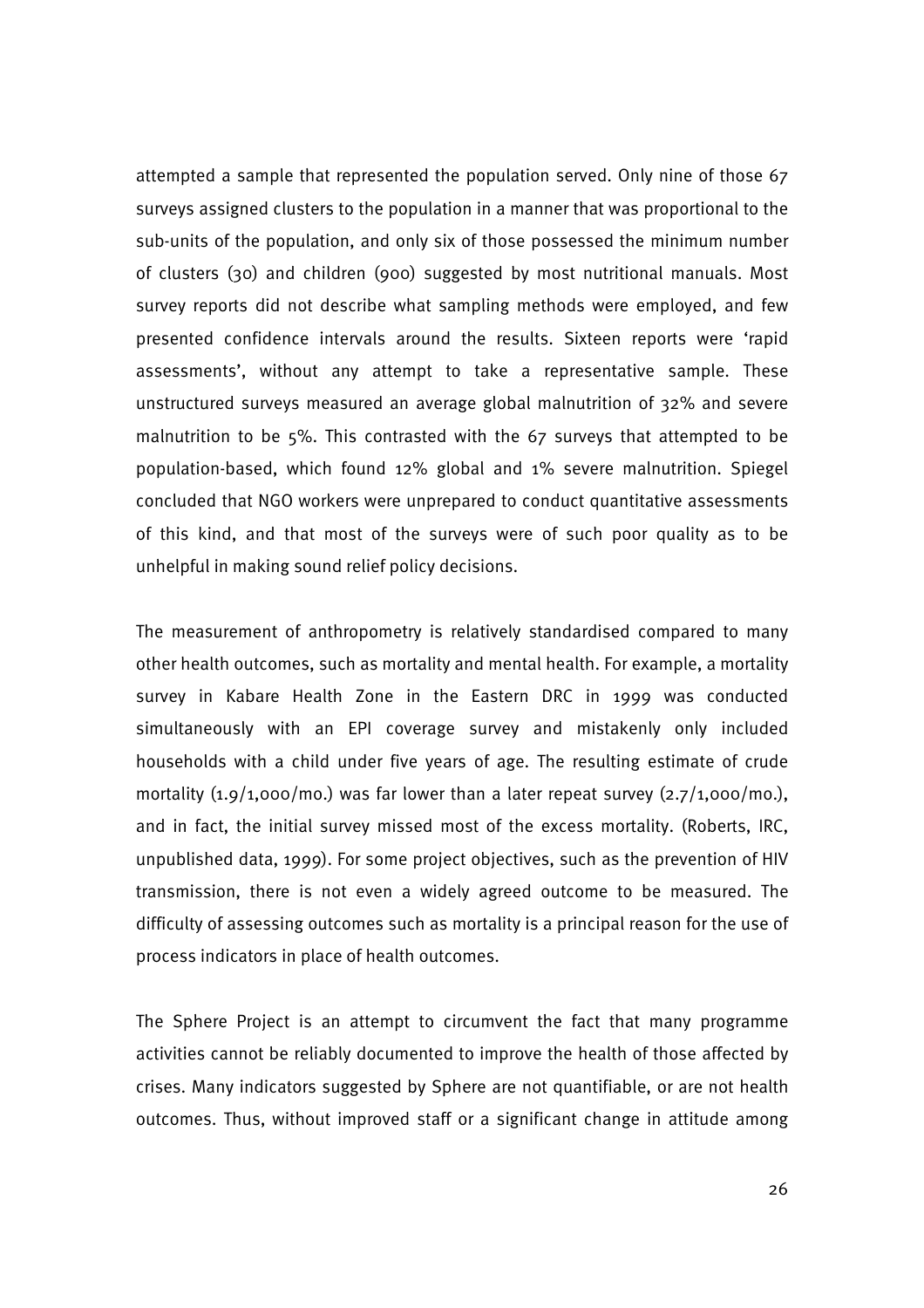donors, it is likely that humanitarian agencies will continue to rely heavily on process indicators and not be expected to prove that programmes influenced the health of the targeted beneficiaries.

## 6. Conclusions

Despite efforts to improve the quality, accountability and performance of humanitarian aid in the health sector and more broadly, knowledge of the impact of humanitarian aid programmes remains limited. Current humanitarian practice suggests that the health impact of programmes is often assumed, but rarely demonstrated. This can be partly explained by the difficult, often volatile working environment of humanitarian agencies. However, field epidemiology provides potentially useful tools for analysing the impact of aid programmes. These tools are seldom used for that purpose and consequently, humanitarian efforts rest on a limited evidence-basis. There are a number of elements that must be considered for more systematic analysis of the impact of humanitarian health programmes:

- Agencies tend to use performance or process indicators as proxy for impact, without the necessary evidence that the intervention is robustly linked with a health outcome. Monitoring the level of health services does not necessarily provide reliable information of the impact on populations. Further research on the links between particular interventions and health outcomes is required to build up this evidence-base.
- Efforts to document project impact should be woven into monitoring and surveillance activities, not only to reduce costs, but also as a tool to improve programme quality. The absence of systematic monitoring and surveillance in the humanitarian sector is a serious obstacle to assessing the impact of humanitarian aid. The assessment of impact should not be considered as a separate activity that takes place at the end of a project, but should ideally be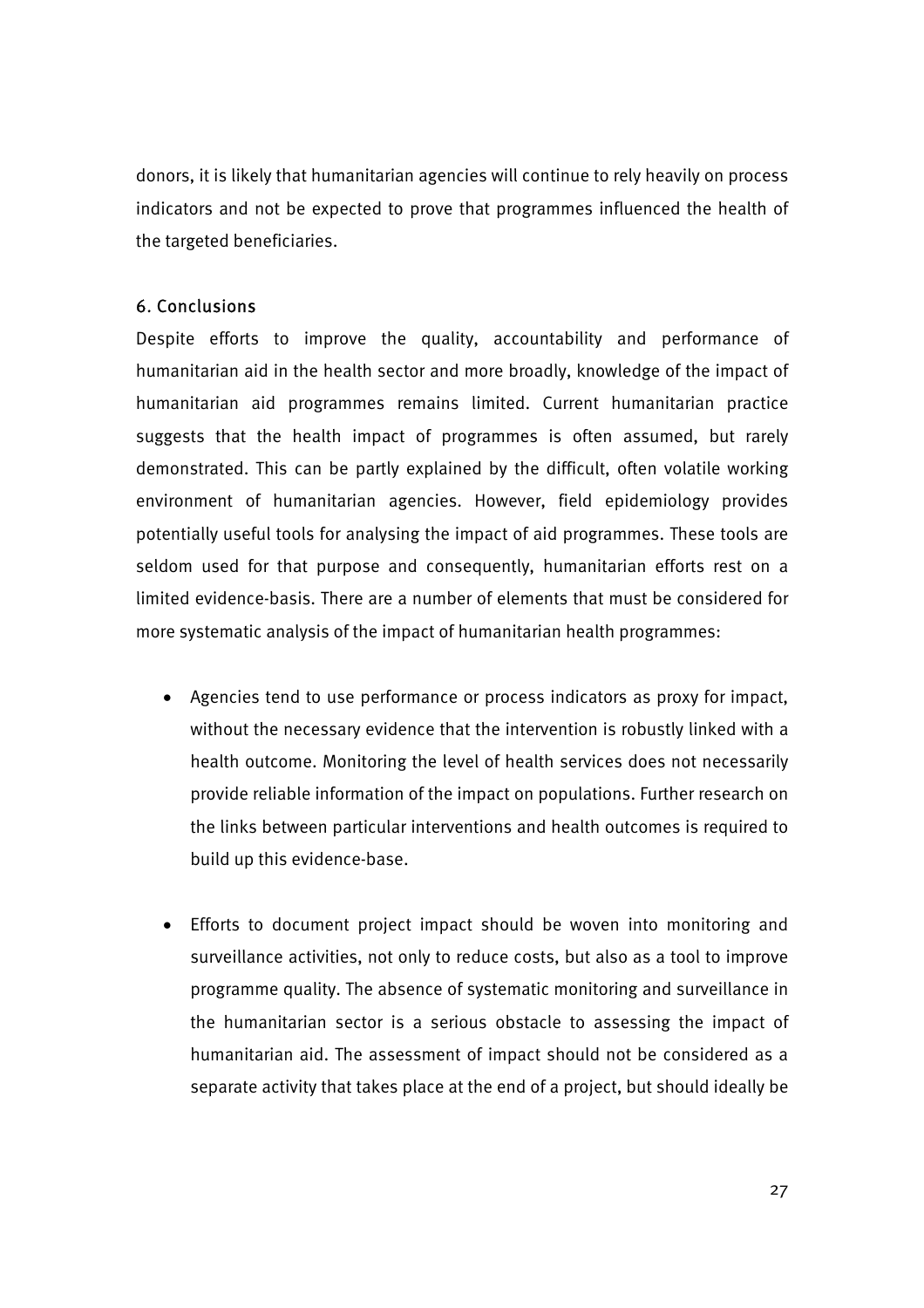included throughout the project cycle, starting with the formulation of objectives.

- For health impacts to be more widely documented, there must be increased collaboration between donors and relief workers, which not only provides sufficient incentives and increased training, but also stimulates a culture that documents programme failures as well as successes as a learning opportunity. For example, new initiatives such as SMART are a potentially useful platform for analysing the global impact of humanitarian aid. However, some agencies fear that these mechanisms reinforce control over humanitarian agencies, instead of increasing the quality and performance of humanitarian aid.
- Finally, it is important that analysis of impact is not reduced to a narrow set of technical questions, regardless of the wider context in which aid is delivered. Whereas a poorly designed programme is unlikely to yield good results, a well-performing programme does not guarantee impact if the wider political context is detrimental to its implementation. Here, the notions of humanitarian space and the respect of basic humanitarian principles are probably as important as the use of appropriate tools and techniques for ensuring the greater possible impact.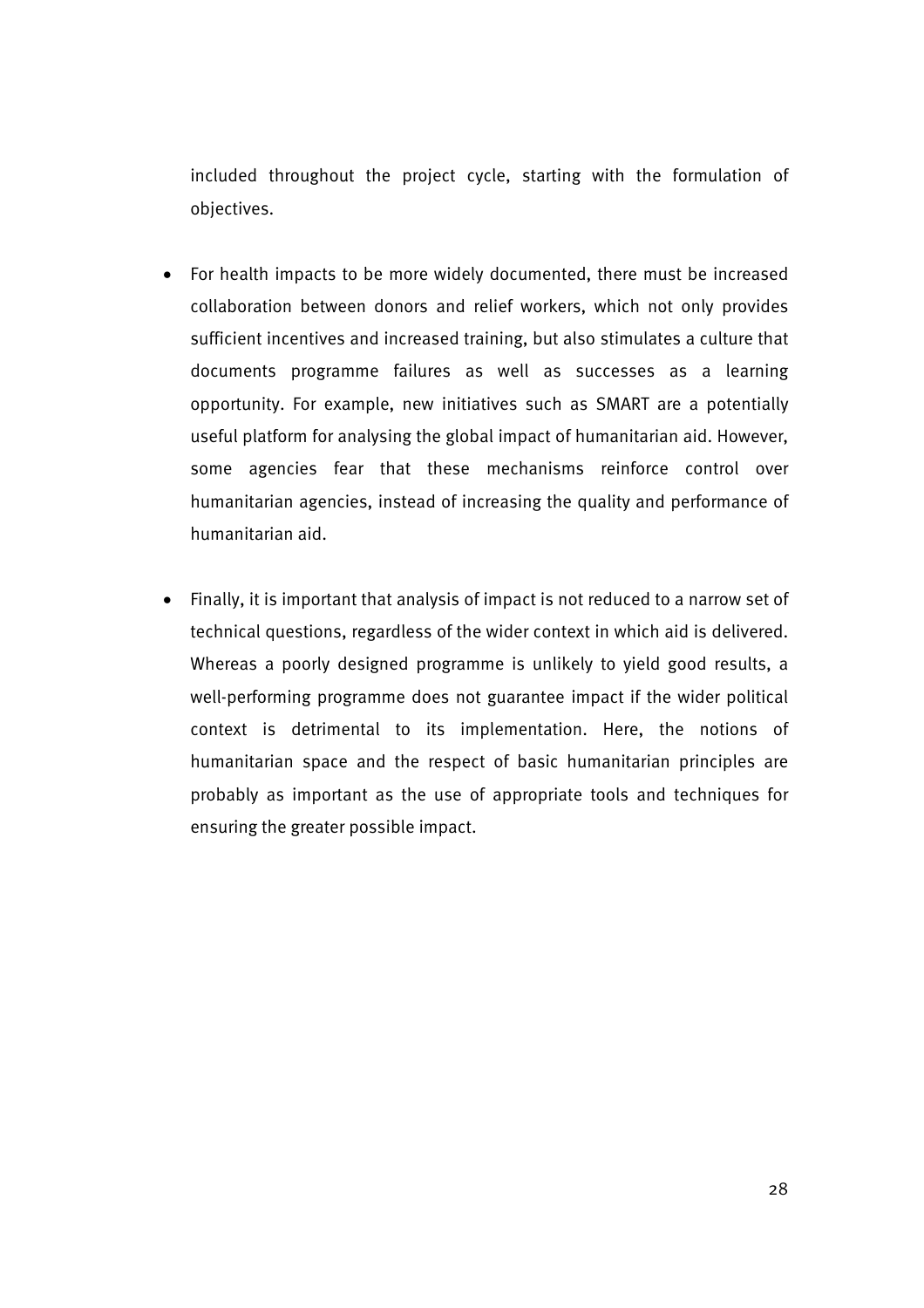#### References

Becker, S. R. & et al 1993, 'Infant and Child Mortality in Two Counties of Liberia: Results of a Survey in 1988 and trends since 1984', International Journal of Epidemiology, vol. 22, no. Supplement 1, p. S56-S63.

Boss, L. P., Toole, M., & Yip, R. 1994, 'Assessments of mortality, morbidity, and nutritional status in Somalia during the 1991-1992 famine. Recommendations for standardization of methods', Journal of the American Medical Association, vol. 272, no. 5, pp. 371-376.

CDC 1988, 'Guidelines for Evaluating Surveillance Systems', Morbidity and Mortality Weekly Report, vol. 37, no. S-5.

Elias, C. J., Alexander, B. H., & Sokly, T. 1990, 'Infectious disease control in a longterm refugee camp: the role of epi. surveillance and investigation', American Journal of Public Health, vol. 80, no. 7, pp. 824-828.

Goma Epidemiology Group 1995, 'Public health impact of Rwandan refugee crisis: what happened in Goma, Zaire, in July 1994', The Lancet, vol. 345, pp. 339-344.

Griekspoor, A. & Sondorp, E. 2001, 'Enhancing the Quality of Humanitarian Assistance: Taking Stock and Future Initiatives', Prehosp Disast Med.

Henderson, R. H. & Sundarasen, A. 1982, 'Cluster sampling to assess immunization coverage: a review of experience with a simplified sampling method', Bulletin of the World Health Organisation, vol. 60, no. 2, pp. 253-260.

Loannidis, J. & et al 2001, 'Any casualties in the clash of randomized and observational evidence? No recent comparisons have studied selected questions, but we do need more data.', British Medical Journal, vol. 322, pp. 879-880.

Marfin, A. A., Moore, J., & Collins, C. 1994, 'Infectious disease surveillance during emergency relief to Bhutanese refugees in Nepal', Journal of the American Medical Association no. 272, pp. 377-381.

Mausner, J. S. & Kramer, S. 1985, Epidemiology: An Introductory Text, J.B Saunders and Co. edn, Philadelphia.